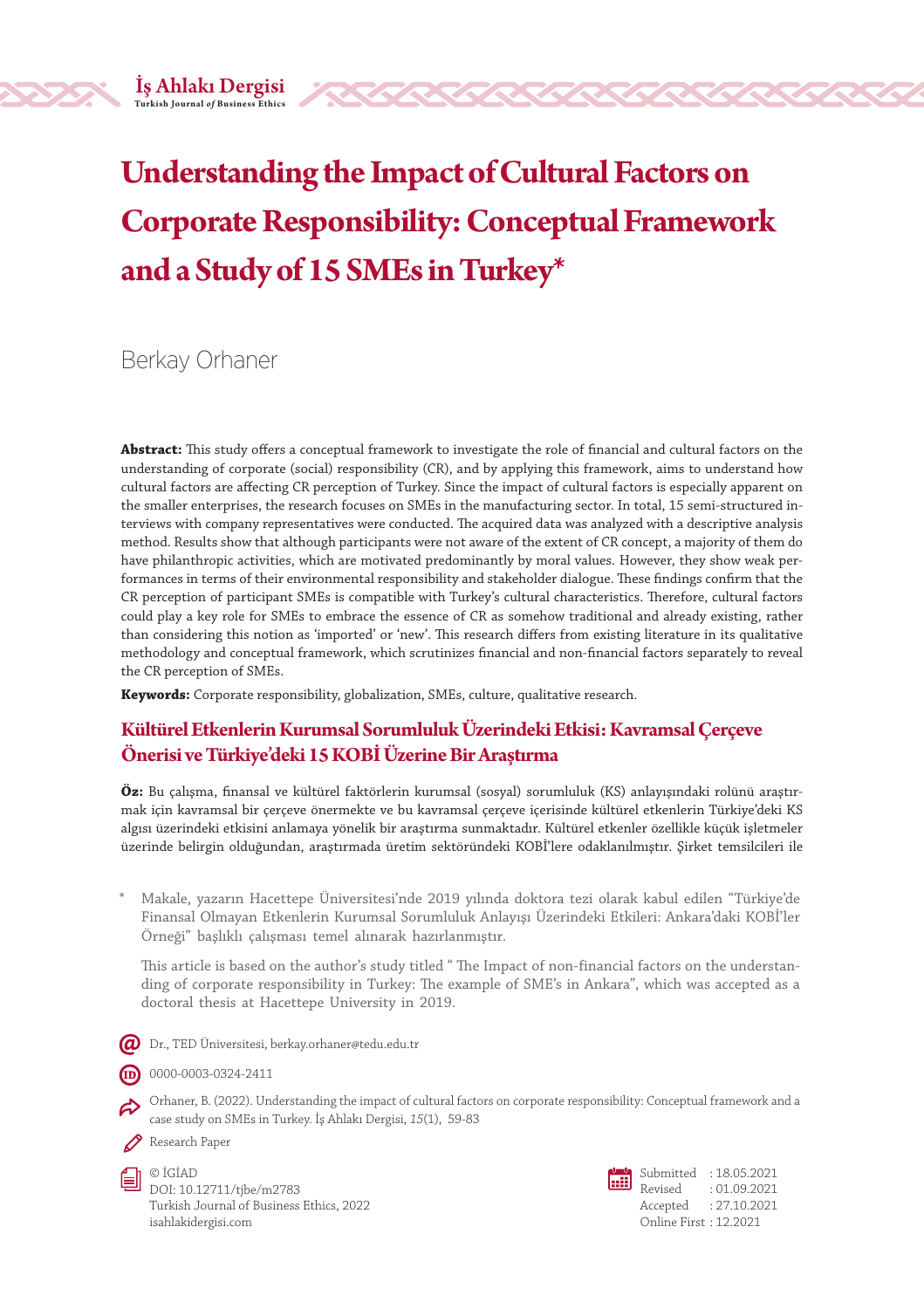#### Turkish Journal of Business Ethics (TJBE) İş Ahlakı Dergisi

toplam 15 adet yarı yapılandırılmış görüşme yapılmıştır. Toplanan veriler betimsel analiz yöntemi ile yorumlanmıştır. Elde edilen sonuçlar, KS kavramının geniş anlamını yeterince bilmiyor olmalarına rağmen katılımcıların çoğunluğunun ahlaki değerleri doğrultusunda hayırseverlik etkinlikleri uyguladıklarını göstermektedir. Diğer yandan katılımcılar, çevresel sorumluluk ve paydaş diyaloğu açısından yeterli etkinliklere sahip değildir. Bu bulgular, katılımcı KOBİ'lerin KS algılarının Türkiye'nin kültürel özellikleriyle uyumlu olduğunu doğrulamaktadır. Dolayısıyla KOBİ'lerin KS'yi 'ithal' veya 'yeni' bir kavram olmaktan ziyade 'geleneksel' ve zaten 'mevcutta var olan' bir anlayış olarak görebilmeleri konusunda, kültürel etkenler önemli bir işlev üstlenebilir. Bu araştırma, KOBİ'lerin KS algısını finansal ve kültürel etkenler üzerinden ayrı ayrı inceleyen nitel araştırma metodolojisi ve kavramsal çerçevesiyle mevcut çalışmalardan farklılaşmaktadır.

**Anahtar Sözcükler**: Kurumsal sorumluluk, küreselleşme, KOBİ'ler, kültür, nitel araştırma.

#### **Introduction**

It is possible to claim that the idea of modern corporate (social) responsibility (CR) originated from Anglo-Saxon countries, and therefore reflecting Anglo-Saxon cultural values (Blowfield and Frynas, 2005; Katz *et al.*, 1999; Barth and Wolff, 2009; Macleod, 2011). The emphasis on entrepreneurship and private property among Anglo-Saxon economies inherently aspires to self-interest as the conclusive aim of CR. In this regard, CR practices are not accepted as complimentary favors; rather they are expected to provide financial outcomes (Palvölgyi *et al.*, 2009; Katsoulakos and Katsoulacos, 2007).

Outside of the *Anglosphere* socio-economic area, various CR perspectives focus on culture-specific interpretations by emphasizing moral and local aspects. In this way, they idealize better forms of CR. Previous literature comprises two types of culture-specific CR discourses. First, culture-specific studies may focus on certain localities and histories. For instance, Morsing *et al.* (2008) differentiate the CR approach of Denmark from the rest of European countries; according to Rishi and Moghe (2003), and Mitra (2012) CR in India was not a new concept; it had already existed within Gandhi's ethics. In a similar fashion, Whelan (2007) and Wang and Juslin (2009) found some traces of CR among the East Asian cultures in the teachings of Confucius. Chavarria (2007) argues that the roots of Mexican CR lie in Aztec civilization. Second, culture-specific CR discourses may also interpret CR from religious perspectives (Epstein, 2002; Brammer *et al.*, 2007). Many Christian organizations campaign to popularize Christian-ethics based corporate activities (Stabile 2004), such as the Ecumenical Council for Corporate Responsibility, Task Force on the Churches and Corporate Responsibility and Interfaith Center on Corporate Responsibility. In a similar manner, various scholars have aimed to theorize an Islamic understanding of CR (Willams and Zinkin, 2010; Dusuki and Abdullah, 2007; Darrag and E-Bassiouny, 2013; Basah and Yusuf, 2013; Saraç and Kavakçı, 2016).

Most of the above-cited examples of culture-specific CR approaches are merely conceptual and/or based on very limited examples or case studies. Furthermore,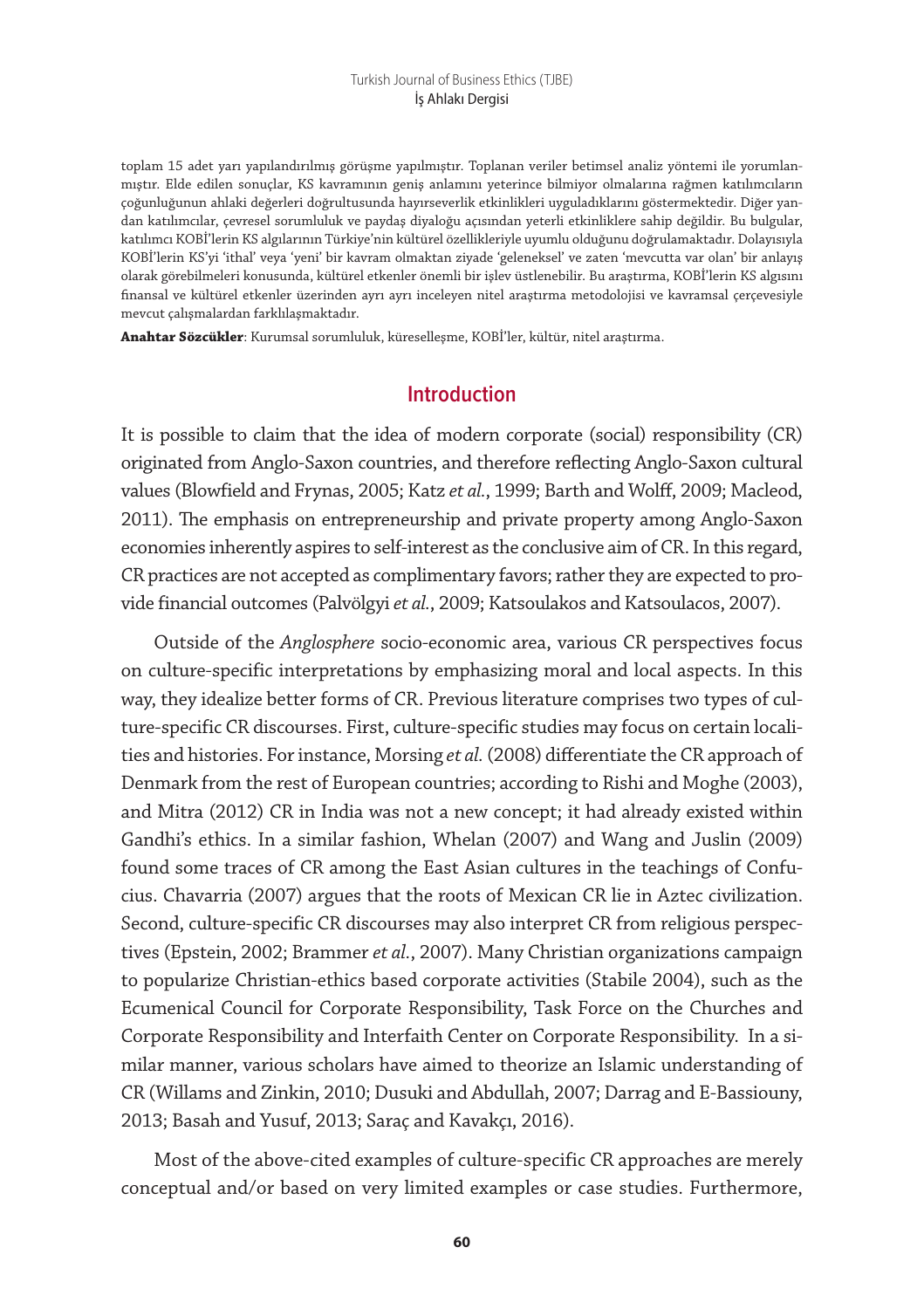these conceptualizations are not significant and viable outside of their particular cultural contexts.

This study contributes to the existing literature in two ways: First, instead of previous approaches which had local or religious limitations, this study proposes a universal framework to investigate the role of cultural factors on the understanding of CR. Second, by implementing this framework, the qualitative research design of the study makes a methodological contribution by demonstrating the CR perception of SMEs in Turkey, which remain an under-researched area.

#### **Culture-Specific CR Discourses**

Although CR seems associated with economics and its universal rules, it is also connected with culture and its relativistic features. Thus, catalyzed by the globalization of the concept, different cultural contexts inescapably lead to different CR interpretations. Many factors such as history, philosophy, traditions, social values and interrelationship with the environment, directly affect the perception of the nature of business and society relationship (Argandona and Hoivik, 2009; Coombs and Holladay, 2012). In this regard, the essence of CR is not peculiar to Anglo-Saxon countries (Blowfield and Frynas, 2005).

It is possible to summarize common characteristics shared by culture-specific CR discourses. (I) These discourses do not accept CR as a new understanding and/ or imported from the West, rather they assert that the essence of CR is already integrated into local culture. (II) The classic understanding of CR is found substantial, yet inadequate to fulfill its premise. (III) The main goal of CR is to align business practices and moral aspects rather than seeking corporate self-interest. Therefore, culture-specific CR discourses claim to offer a more authentic and improved understanding of CR, and more emphasis is placed on cultural/moral aspects than seeking self-interest. The differences between mainstream and culture-specific perceptions of CR are summarized in Table 1.

| Table 1. Differences between mainstream and culture-specific perceptions of CR |                            |                          |  |  |  |
|--------------------------------------------------------------------------------|----------------------------|--------------------------|--|--|--|
| <b>CR</b> Perception                                                           | Motivation                 | Subject                  |  |  |  |
| Mainstream /                                                                   | Financial factors          | Larger and international |  |  |  |
| Anglo-Saxon                                                                    | (Seeking self-interest)    | corporations             |  |  |  |
| Culture-specific                                                               | Cultural factors (Seeking  |                          |  |  |  |
|                                                                                | SMEs and local enterprises |                          |  |  |  |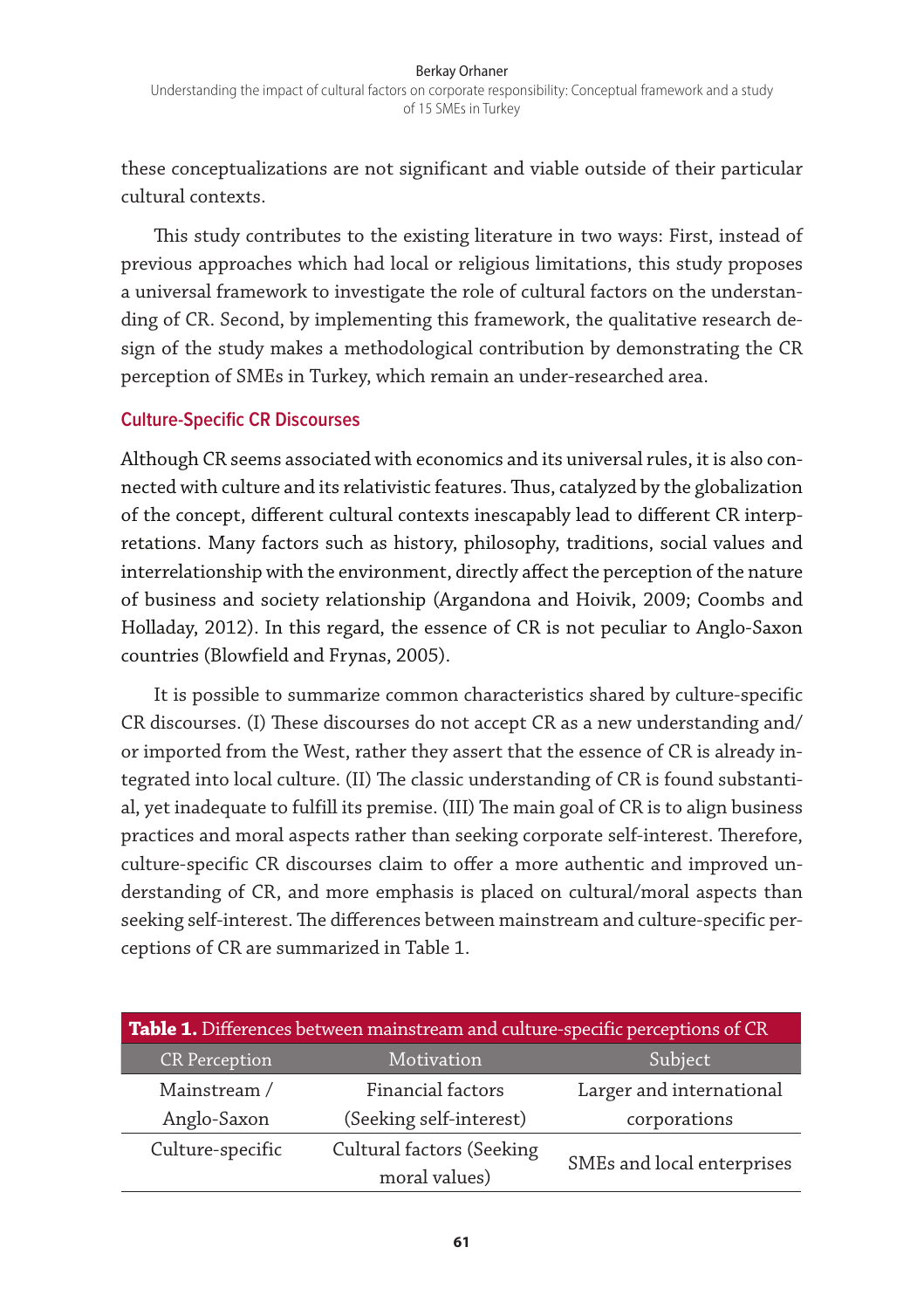### **CR of Smaller Enterprises**

Considering that SMEs are relatively independent from international supply chains and more connected with local networks, they tend to interpret CR from a culture dominant perspective (Coombs and Holladay, 2012; Barth and Wolf, 2009; Williams and Zinkin, 2008). In this regard, the influence of cultural factors on the CR perception is more apparent on SMEs than larger and international corporations.

Although mainstream CR-related research has been oriented towards large firms, various studies have addressed the importance of CR among SMEs in the last decades (Spence, 1999; Spence *et al.*, 2003; Tilley, 2000; Looser and Wehrmeyer, 2015). The role of CR in SMEs should be distinguished from its role in large corporations since SMEs differ from larger enterprises in terms of their legal form, sector, orientation towards profit, national context, historical development and institutional structures (Perrini, 2006). In this sense, widely influenced by local networks and culture, the CR of SMEs takes a more informal direction than that of large enterprises.

# **Conceptual Framework**

This study suggests that the perception of CR is influenced by both financial and cultural factors simultaneously and to variable degrees. That is to say, the CR perception of a corporation cannot be entirely financial or cultural, and it may vary depending on its size, sector, level of internationalization and socio-economic surrounding.



Figure 1: Factors shaping the perception of CR

Financial factors are related to financial motives, which aim to increase self-interest; for instance, long-term profitability or international supply chain compliance. Cultural factors behind CR perception, on the other hand, influence ethical ins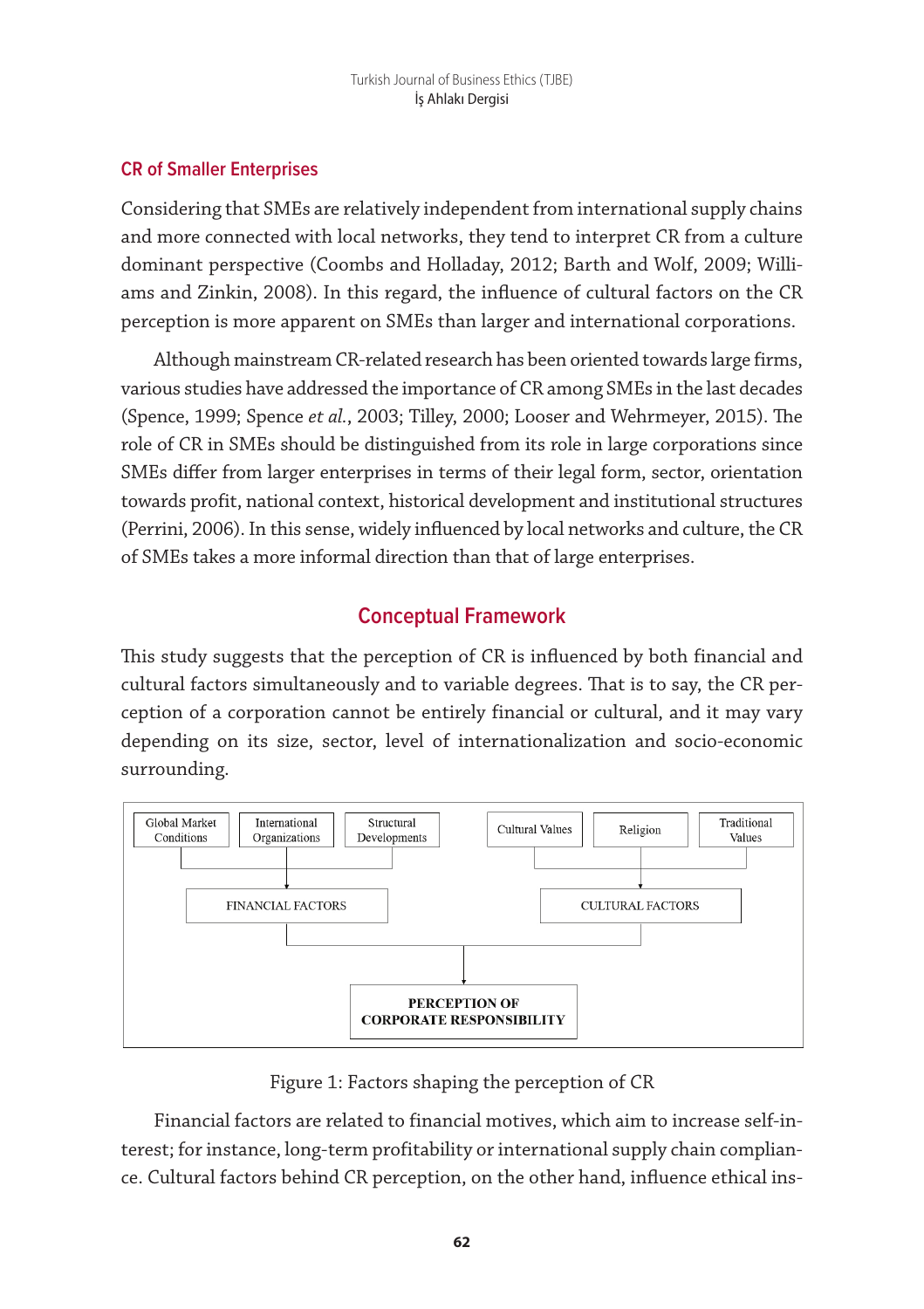pirations' such as cultural values, traditions or religious views. Figure 1 illustrates a proposed conceptual framework to understand how financial and cultural factors influence the perception of CR.

The main determinants that are accumulating the influence of financial factors on the perception of CR can be categorized into three groups:

- 1. Global market conditions: Globalization of markets and investments transform CR into a market norm for international trade. International corporations adapt their global CR policies to their local branches. In this way, international supply chains contribute to the proliferation of CR practices.
- 2. International organizations: Incentives and initiatives of the United Nations, the European Union, the World Bank and other international organizations promote CR discourses.
- 3. Structural developments: Regulatory and supervisory authorities in governmental level provide incentives and regulations for CR practices in order to adapt to the international CR agenda.

In order to understand the interaction between cultural factors and the perception of CR, this research predominantly focuses on three aspects:

- 1. Cultural values: Cultural characteristics inevitably interact with the understanding of CR. In order to explain cultural differences and their impact on the conceptualization of CR, Hofstede's cultural dimensions theory provides a systematic framework for evaluation (Hofstede and Hofstede, 2005).
- 2. Religion: Throughout the ages, almost all major religions have had defined moral and ethical prescriptions that offer practical guidance to those involved in business concerning ethical conduct (Brammer et al., 2007). The idea of voluntary business contributions is rooted in many cultural and religious views. It is possible to see the idea of sustainability, control greed and altruism in the teachings of all major religions (Blowfield and Frynas, 2005). In this way, for many religions economic systems are only ethical if they support communal values and underline interdependency.
- 3. Traditional values: Historical developments among different cultural contexts have led to distinctive traditional institutions. These traditional aspects could be considered as authentic inspirations for culture-specific CR discourses. In this sense, historical characters like Confucius and Gandhi have sparked different CR perceptions (Rishi and Moghe, 2013, Mitra, 2012, Whelan 2007). In a similar manner, traditional management values of Aztec civilization inspire modern CR in Mexico (Chavarria, 2007).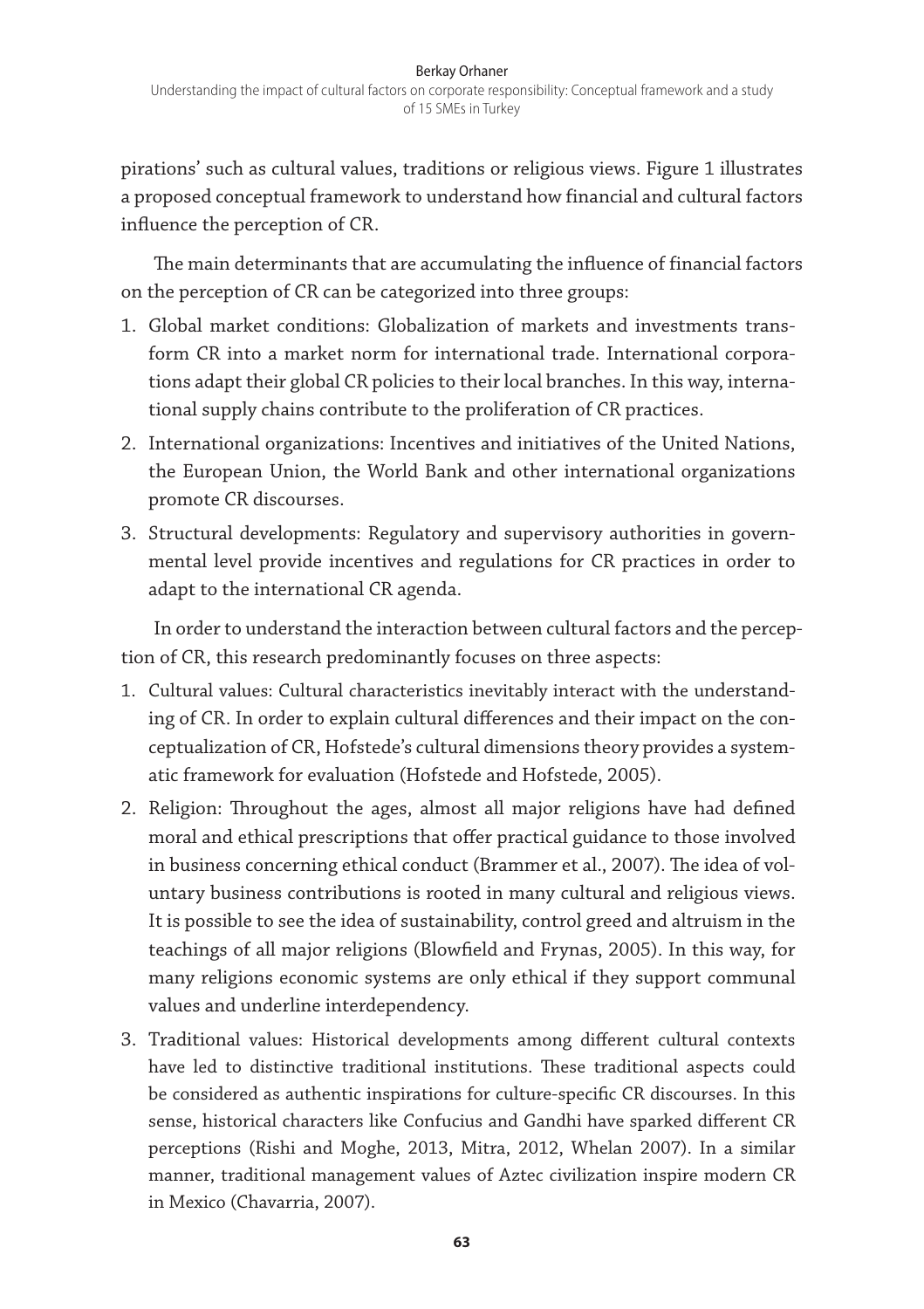This study also aims to implement this conceptual framework to reveal how cultural factors affect CR perception of SMEs in Turkey.

# **Cultural Factors Influencing CR in Turkey**

Following the conceptual framework of the study, cultural factors that may affect CR perception in Turkey are discussed in relation to cultural values, religion, and traditional values.

## **Cultural Values**

Cultural dimensions theory proposes six dimensions along which cultural values could be analyzed (Hofstede and Hofstede, 2005). However, this research focuses only on power distance, individualism and uncertainty avoidance because of two reasons. First, based on these dimensions we can interpret potential implications of cultural values on business life and CR. Second, Turkish culture shows prominent characteristics with regard to these dimensions.

| Table 2. Differences between mainstream and culture-specific perceptions of CR |                          |                                                                                                                                                                                                                                        |                                                                                                                                                                           |  |  |  |  |  |
|--------------------------------------------------------------------------------|--------------------------|----------------------------------------------------------------------------------------------------------------------------------------------------------------------------------------------------------------------------------------|---------------------------------------------------------------------------------------------------------------------------------------------------------------------------|--|--|--|--|--|
| Cultural<br>Dimension                                                          | Turkish<br>Culture       | Implications to Business<br>and CR                                                                                                                                                                                                     | <b>Related Research Topics</b>                                                                                                                                            |  |  |  |  |  |
| Power<br>distance                                                              | High power<br>distance   | Dependent, hierarchical, supe-<br>riors often inaccessible and the<br>ideal boss is a father figure<br>Communication is indirect<br>and the information flow is<br>selective<br>Less concern for environ-<br>mental protection         | Decision making proces-<br>ses in top management<br>Communication between<br>managers and employees<br>Self evaluation of<br>managers                                     |  |  |  |  |  |
| Individua-<br>lism                                                             | Highly<br>collectivistic | 'We' is more important than T<br>People belong to in-groups<br>who look after each other in<br>exchange for loyalty<br>Communication is indirect,<br>open conflicts are avoided<br>More focus on family and<br>local community welfare | Relationships regarding<br>to kinship, being fellow<br>townsmen and marriage<br>between employees<br>Competition between<br>employees<br>Sense of belonging to<br>company |  |  |  |  |  |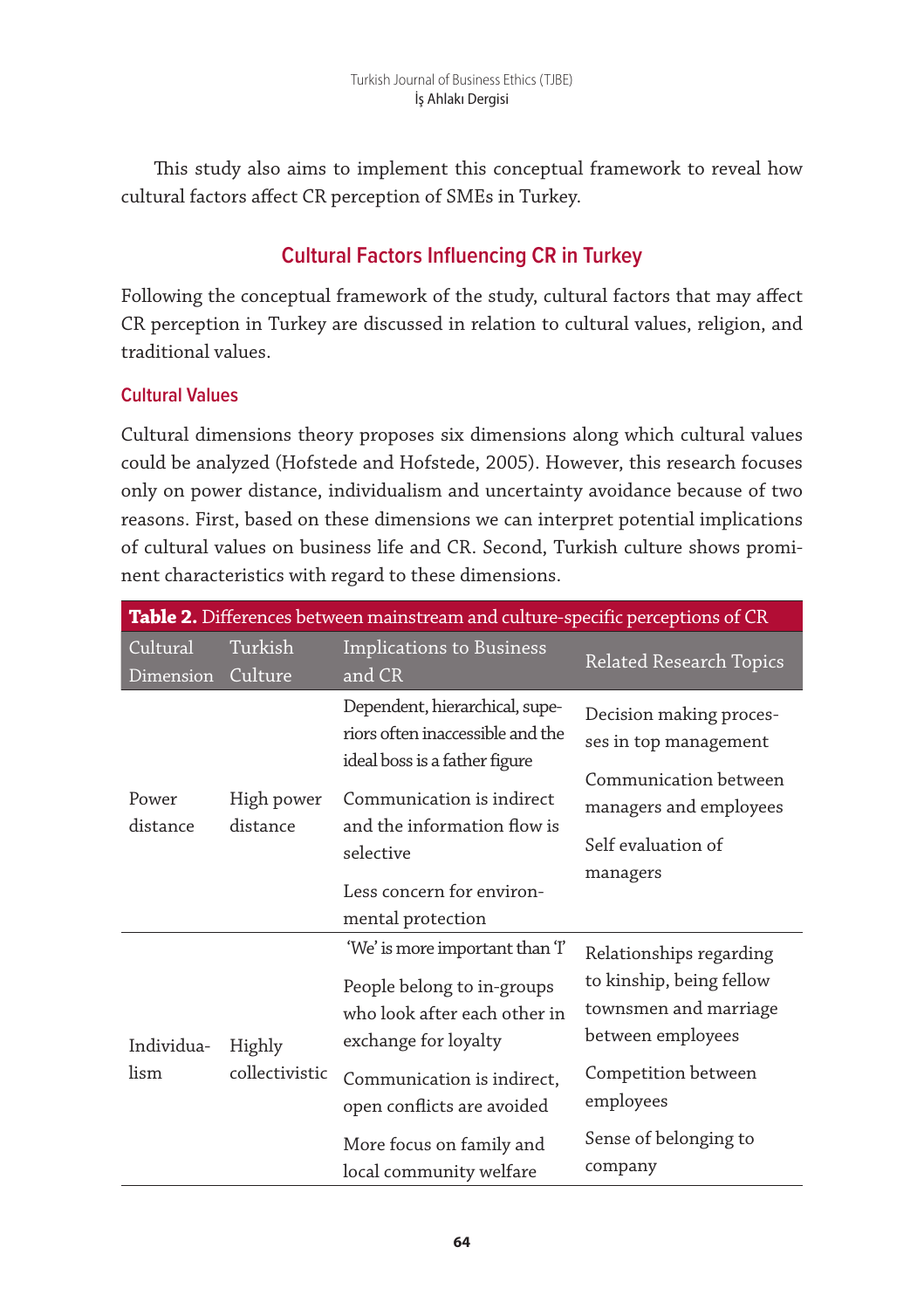#### Berkay Orhaner Understanding the impact of cultural factors on corporate responsibility: Conceptual framework and a study of 15 SMEs in Turkey

| Uncer-<br>tainty<br>avoidance | Low scores                       | Huge need for laws and<br>rules            | Written rules of the<br>workplace<br>Corporate quality policy |  |  |
|-------------------------------|----------------------------------|--------------------------------------------|---------------------------------------------------------------|--|--|
|                               | of un-<br>certainty<br>avoidance | More value placed on emp-<br>loyee loyalty | Long-term corporate<br>objectives                             |  |  |
|                               |                                  | Lower labor turnover                       | Views about business<br>growth                                |  |  |

Table 2 shows the characteristics of Turkish culture in terms of power distance, individualism and uncertainty avoidance. Additionally, while summarizing potential implications of these characteristics on business life and CR in Turkey, Table 2 also shows related research topics about each of these cultural dimensions that were followed throughout this study.

#### **Religion**

This study mainly focuses on Islamic notions related to CR, as Islam is the dominant religion in Turkey. According to Saraç and Kavakçı (2016), Islam has many features related to business life and philanthropy. *Sadaqah* and *zakat* are basic themes of Islamic philanthropy. *Sadaqah* connotes all kinds of voluntary benevolence. Although it usually refers to monetary aids, any type of kindness, such as a smile, also counts as *sadaqah* (Paçacı, 2006). *Zakat*, on the other hand, is one of the five pillars of Islam. The distribution of welfare and concerning the well-being of others are the main aims of *zakat*. In order to fulfill the duty of *zakat*, usually 1/40 of a Muslim's total savings is reserved for charitable contributions (*ibid*.).

Although these obligations were defined for individuals, corporate identities may also embrace them as a motivation for charity and philanthropy. In this regard, these religious duties may be transformed into corporate citizenship practices in line with the modern CR understanding.

Based on Islamic interpretations of philanthropy and business life, various authors and opinion leaders have tried to conceptualize an Islamic CR. These views propose that business ethics should be formulated by Islamic principles rather than secular perspectives, in order to give business leaders a more relatable paradigm, which would be more spiritually satisfying, and more permanent (Darrag and E-Bassiouny, 2013; Al-Ali, 2006; The Financial Express, 2011). In this regard, Williams and Zinkin (2010) scrutinized how Islamic teaching is compatible with the ten principles of the UN Global Compact. They found that "Islam not only ap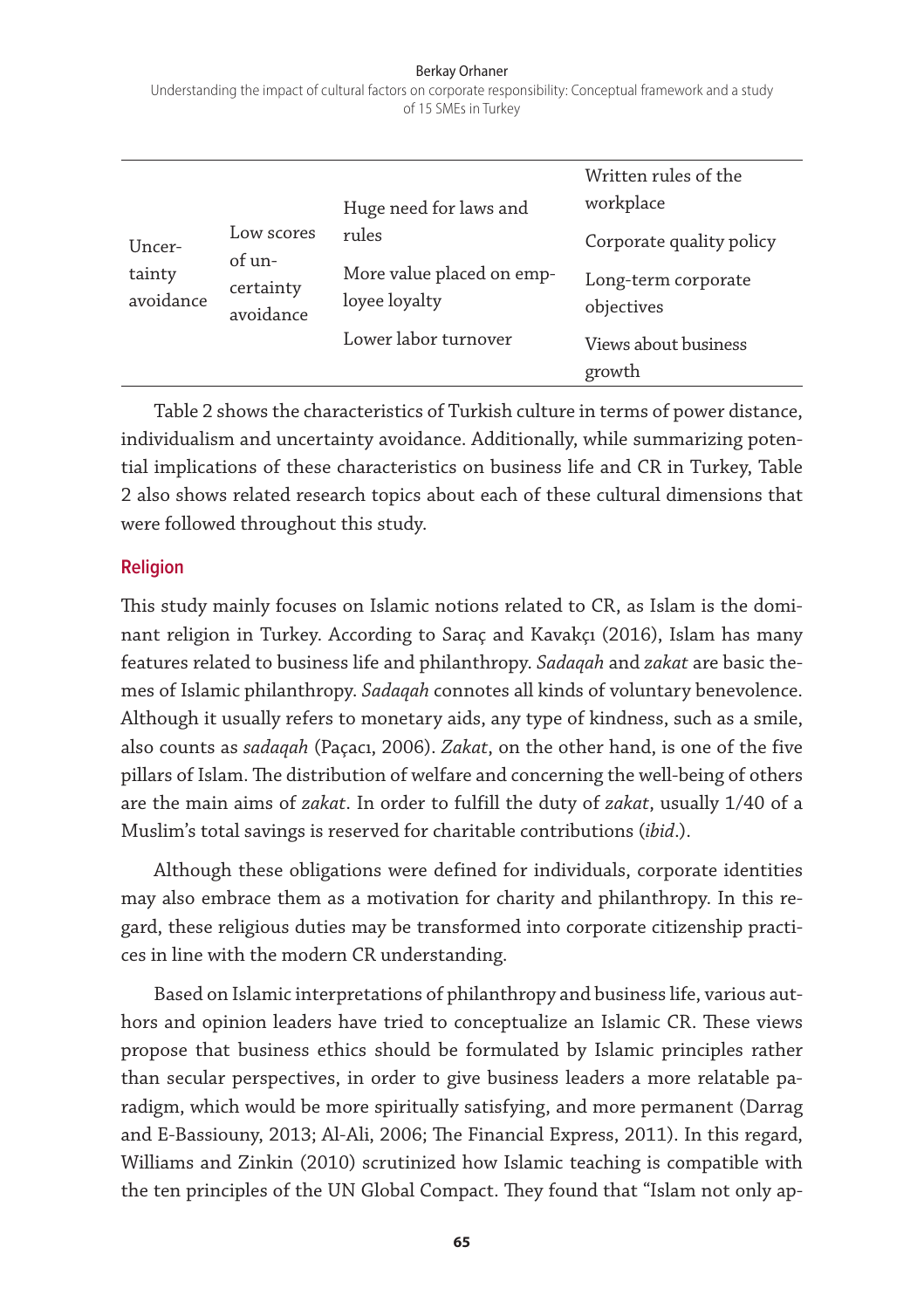pears to be in close conformity with the ten principles of the UN Global Compact, but in many respects go further than the minimum standards adopted by this framework". Basah and Yusuf (2013) claim that CSR is not isolated in the Islamic view and very compatible with the main concepts in Islamic teaching. Dusuki and Abdullah (2007) argued that, different to Western humanistic theories, an Islamic view of CSR takes a holistic approach by offering an integral spiritual view based on the holy book of Islam. We may claim that the idea of an Islamic CR has developed substantially in Arabic countries. Yet religious business leaders in Turkey might easily adopt these ideas to internalize CR as an authentic and moral concept.

## **Traditional Values**

In developing countries, a strong cultural tradition of philanthropy dominates CR (Coombs and Holladay, 2012). The charity mindset predominantly characterizes CR in the Middle East (Ronnegard, 2013). In a similar vein, it is possible to associate traditional philanthropic aspects and CR in Turkey. In this study, historic *Ahi* (or *Akhi*) order and *waqfs* are considered as two prominent traditional characteristics that could be related to CR in Turkey.

## **Ahi order as the historical inspiration of CR in Turkey**

*Ahi* order was a traditional fraternity and guild system based on moral principles, which appeared from the  $11<sup>th</sup>$  century onwards predominantly in Anatolia. Members of *Ahi* order were selected among Turkish-Muslim people and these members were obliged to master a craft, excluding farming. *Ahis* managed both earthly relations, such as trade and occupational training, and also spiritual relations, such as moral development of their members and supporting the community (Bayram, 1991). All *Ahi* members are expected to have common merits, including; getting along with everybody, being mindful of anyone asking help, showing honor and respect to others, being altruistic, keeping one's word, feeling empathy with unfortunate people, doing favors even to misbehaving people, and never giving up (Tek, 2014).

Through the political and economic development of Anatolia, *Ahi* order undertook four main functions since the  $11<sup>th</sup>$  century: (I) encouraging semi-nomadic Turkic people to adopt a more settled life, (II) encouraging shamanic Turkic tribes to accept Islam, (III) encouraging Turkic people to establish guilds, and (IV) encouraging Ahi members to exercise social responsibility and philanthropy (Güllülü, 1977; Kafesoglu, 1977; İnalcık, 2009). In addition to these main functions, the *Ahi* order *de facto* acted as the city government for Ankara in the 13<sup>th</sup> century (Celal, 2002).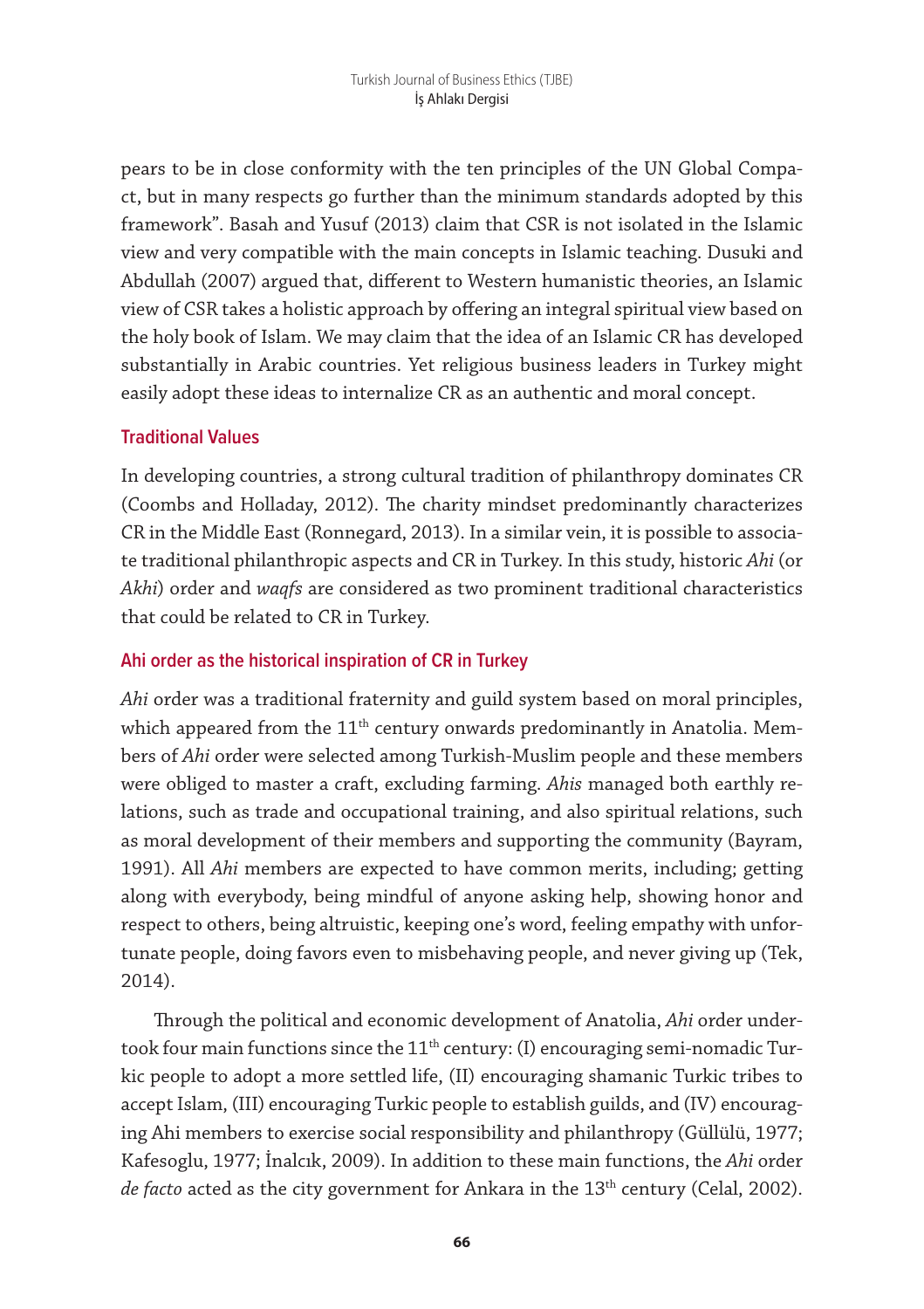After the 16<sup>th</sup> century, *Ahi* organizations were mainly focused on their function as a guild. *Ahi* centers became formal centers to organize the relationship between the state and craftsmen (Faroqhi, 2011).

The closed market economy of *Ahi* order was severely affected by the Industrial Revolution, the decline of the Ottoman Empire, and the rise of the free market economy (Çagatay, 1981). However, despite the fact that *Ahi* order had completely disintegrated in 20<sup>th</sup> century, their moral values are still within living memory of Turkish people, especially as the principles underlying business ethics of artisans and craftsmen.

Various authors have identified *Ahi* order as the origin or predecessor of CR in Turkey. Aydemir and Ates (2011) argue that the basic function of the *Ahi* system resembles CR. According to Ertuna and Tükel (2009), business ethics and philanthropy in Turkey are deeply rooted in *Ahi* culture. Ülger and Ülger (2005) argue that *Ahi* order is the basis of workplace solidarity, lifelong education, corporate motivation, teamwork, quality assurance and customer oriented business. Alakavuklar *et al.* (2009) stated that authentic cultural values, such as traditional philanthropy and *Ahi* understanding have been replaced by foreign practices with the proliferation of CR in Turkey.

#### **The waqf tradition as the medium of CR**

The *waqf* tradition is another historical element that is associated with CR in Turkey. *Waqf* foundations are "Islamic endowment of property to be held in trust and used for a charitable or religious purpose" (Waqf, 2020). Throughout centuries, *waqfs* have been the prominent institutions for the provision of charity in Turkey, and have served as the major mechanism to provide public services offered by the rich or powerful people in the society. Most family-owned conglomerates in Turkey still have *waqfs* (family foundations). Today, corporate donations and philanthropic activities of corporations in Turkey are still mainly provided through the medium of family *waqfs* (Bikmen, 2008; Çam, 2014). Meanwhile, these activities enrich CR performances of engaged corporations. According to Ertuna and Tükel's study (2009) among the biggest 50 companies in the stock market of Turkey, corporations which were associated with family *waqfs*/foundations were more prone to publish CR reports.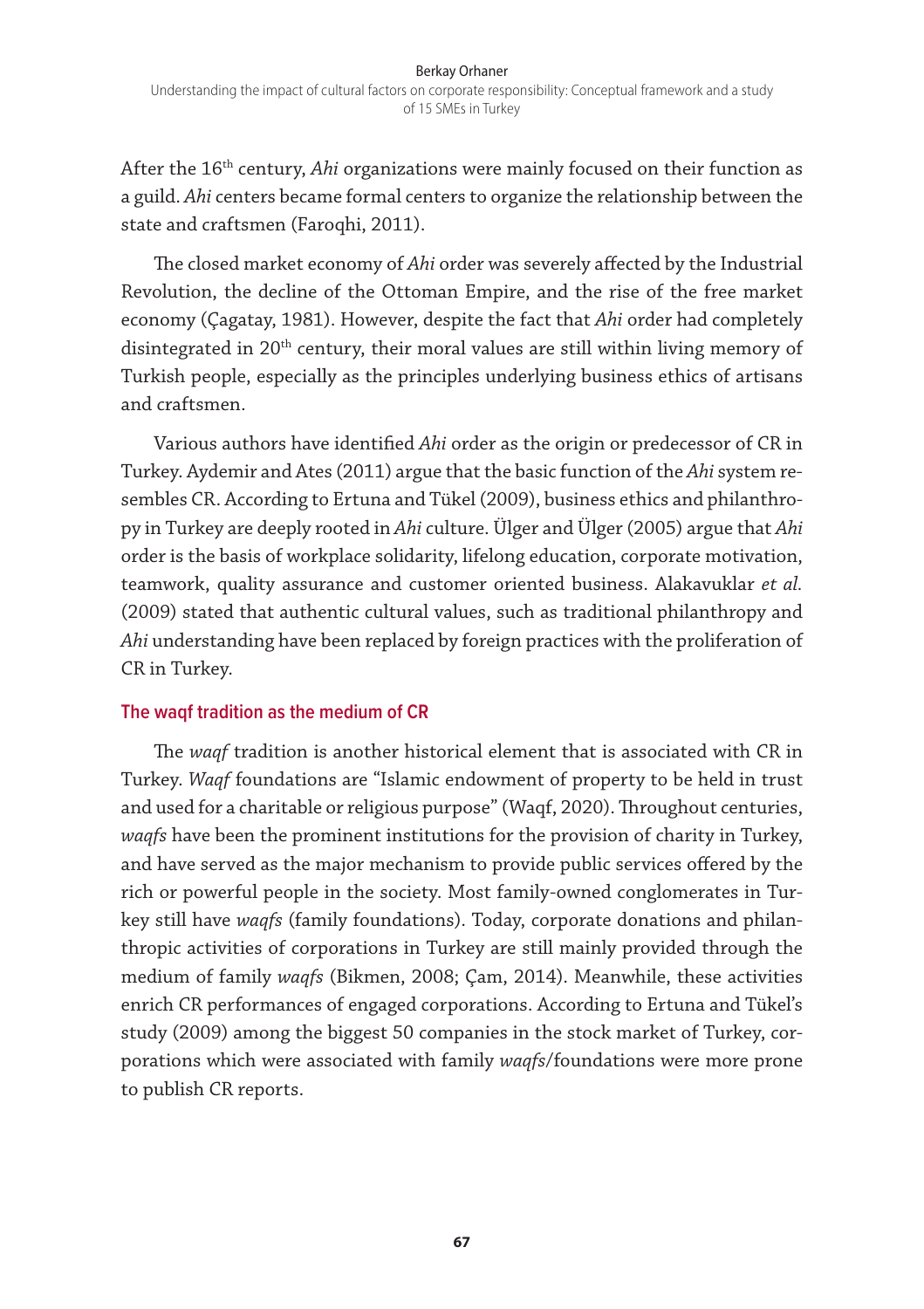# **Research Design**

#### **Sampling**

The research is based upon SMEs in the manufacturing sector of Ankara. In order to reveal how SMEs deal with internal CR related topics, such as master-apprentice relationship, employee benefits or environmental responsibility in the workplace, the manufacturing sector provides a better research area than the service sector. According to data from 2015, there are more than 1,7million SMEs in Turkey. Ankara hosts the second largest number of SMEs in Turkey (after İstanbul), with approximately 135.000 workplaces, and 25% of the total registered workforce in Ankara is in the manufacturing-industry sector (Istatistiklerle Ankara, 2017).

To understand deeper motivations and thoughts of SME representatives about CR, this study employs a qualitative research design. For the identification and selection of information-rich cases and to maximize opportunities for comparable analysis, the purposeful sampling technique was used (Crano et al., 2014). In order to create the sampling, five types of CR-related activities were determined, and participant SMEs were selected for having practices in at least one of these activity types. Thus, the perceptions of the participants about CR and their real-life CR-related practices could be evaluated together. Despite some of the participants not knowing the modern definition of CR, they were included within the study. Table 3 shows those types of CR-related activities that participant SMEs were engaged in.

| Table 3. CR Related Activities of Participant SMEs                                                                             |                  |               |  |  |  |  |  |                       |  |                                                                                                                    |            |         |  |  |
|--------------------------------------------------------------------------------------------------------------------------------|------------------|---------------|--|--|--|--|--|-----------------------|--|--------------------------------------------------------------------------------------------------------------------|------------|---------|--|--|
|                                                                                                                                | Participant SMEs |               |  |  |  |  |  |                       |  |                                                                                                                    |            |         |  |  |
| <b>Activities</b>                                                                                                              |                  | P1 P2 P3      |  |  |  |  |  |                       |  | P4 P5 P6 P7 P8 P9 P10 P11 P12 P13 P14 P15                                                                          |            |         |  |  |
| Voluntary in-kind and in-                                                                                                      |                  |               |  |  |  |  |  |                       |  |                                                                                                                    |            |         |  |  |
| cash aids to outside of the $\sqrt{X}$ $\sqrt{X}$ $\sqrt{X}$ $\sqrt{Y}$ $\sqrt{Y}$ $\sqrt{Y}$ $\sqrt{Y}$ $\sqrt{Y}$ $\sqrt{Y}$ |                  |               |  |  |  |  |  |                       |  |                                                                                                                    |            |         |  |  |
| company                                                                                                                        |                  |               |  |  |  |  |  |                       |  |                                                                                                                    |            |         |  |  |
| Sponsorships                                                                                                                   |                  | X X X X X X √ |  |  |  |  |  | $\sqrt{X}$ $\sqrt{2}$ |  |                                                                                                                    | $\sqrt{ }$ | X X X X |  |  |
| Voluntary environmental                                                                                                        |                  |               |  |  |  |  |  |                       |  | $X \quad X \quad X \quad X \quad X \quad X \quad \sqrt{X} \quad X \quad X \quad X \quad X \quad X \quad X \quad X$ |            |         |  |  |
| responsibility applications                                                                                                    |                  |               |  |  |  |  |  |                       |  |                                                                                                                    |            |         |  |  |
| Initiating or participating                                                                                                    |                  |               |  |  |  |  |  |                       |  |                                                                                                                    |            |         |  |  |
| to social responsibility                                                                                                       |                  |               |  |  |  |  |  |                       |  |                                                                                                                    |            |         |  |  |
| campaigns                                                                                                                      |                  |               |  |  |  |  |  |                       |  |                                                                                                                    |            |         |  |  |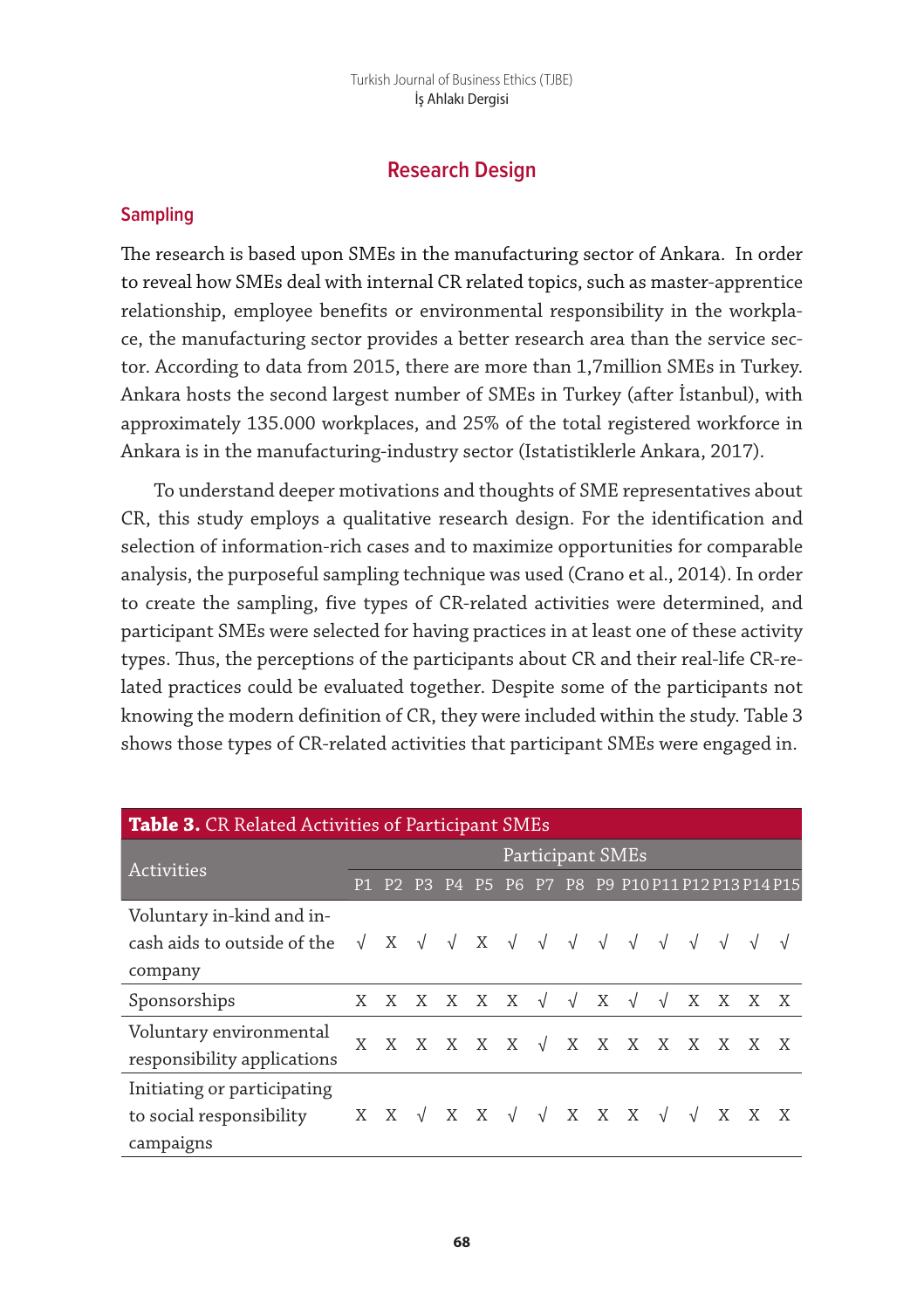#### Berkay Orhaner Understanding the impact of cultural factors on corporate responsibility: Conceptual framework and a study of 15 SMEs in Turkey

In order to reach more diversity, participant companies were not chosen from a specific sub-sector of manufacturing industry. To be able to represent the most comprehensive views of participant SMEs, only company owners or senior managers were accepted as representatives. Interviews continued until theoretical saturation was reached, and in total 15 interviews were conducted between September and December 2018. More information about participant profiles are shown in Table 4.

| Table 4. Profiles of the Interviewees and Participant SMEs |                                  |                 |                       |                 |                                 |  |  |  |
|------------------------------------------------------------|----------------------------------|-----------------|-----------------------|-----------------|---------------------------------|--|--|--|
| Participant                                                | Sector                           | Establ.<br>Year | Number of<br>Partners | Title           | Total<br>Number of<br>Employees |  |  |  |
| $\mathbf{1}$                                               | Construction<br>related products | 1970            | >5                    | General Manager | 550                             |  |  |  |
| 2                                                          | Wood products                    | 1998            | $\mathbf{1}$          | Owner           | 30                              |  |  |  |
| 3                                                          | Machinery                        | 1987            | $\overline{2}$        | Owner           | 40                              |  |  |  |
| 4                                                          | Machinery                        | 1975            | $\overline{2}$        | Owner           | 50                              |  |  |  |
| 5                                                          | Construction<br>related products | 1981            | 3                     | General Manager | 350                             |  |  |  |
| 6                                                          | Textiles                         | 1979            | $\mathbf{1}$          | Senior Manager  | 300                             |  |  |  |
| 7                                                          | Electronics                      | 1998            | >5                    | General Manager | 140                             |  |  |  |
| 8                                                          | Electronics                      | 1983            | 1                     | Senior Manager  | 47                              |  |  |  |
| 9                                                          | Machinery                        | 1972            | 3                     | Owner           | 64                              |  |  |  |
| 10                                                         | <b>Textiles</b>                  | 2004            | 3                     | General Manager | 36                              |  |  |  |
| 11                                                         | Construction<br>related products | 1981            | $\overline{2}$        | Senior Manager  | 800                             |  |  |  |
| 12                                                         | <b>Textiles</b>                  | 1965            | 3                     | Senior Manager  | 95                              |  |  |  |
| 13                                                         | Industrial bread                 | 1998            | 3                     | Senior Manager  | 41                              |  |  |  |
| 14                                                         | Glass<br>manufacturing           | 1985            | 4                     | Senior Manager  | 250                             |  |  |  |
| 15                                                         | Pipe<br>manufacturing            | 1991            | 4                     | Senior Manager  | 235                             |  |  |  |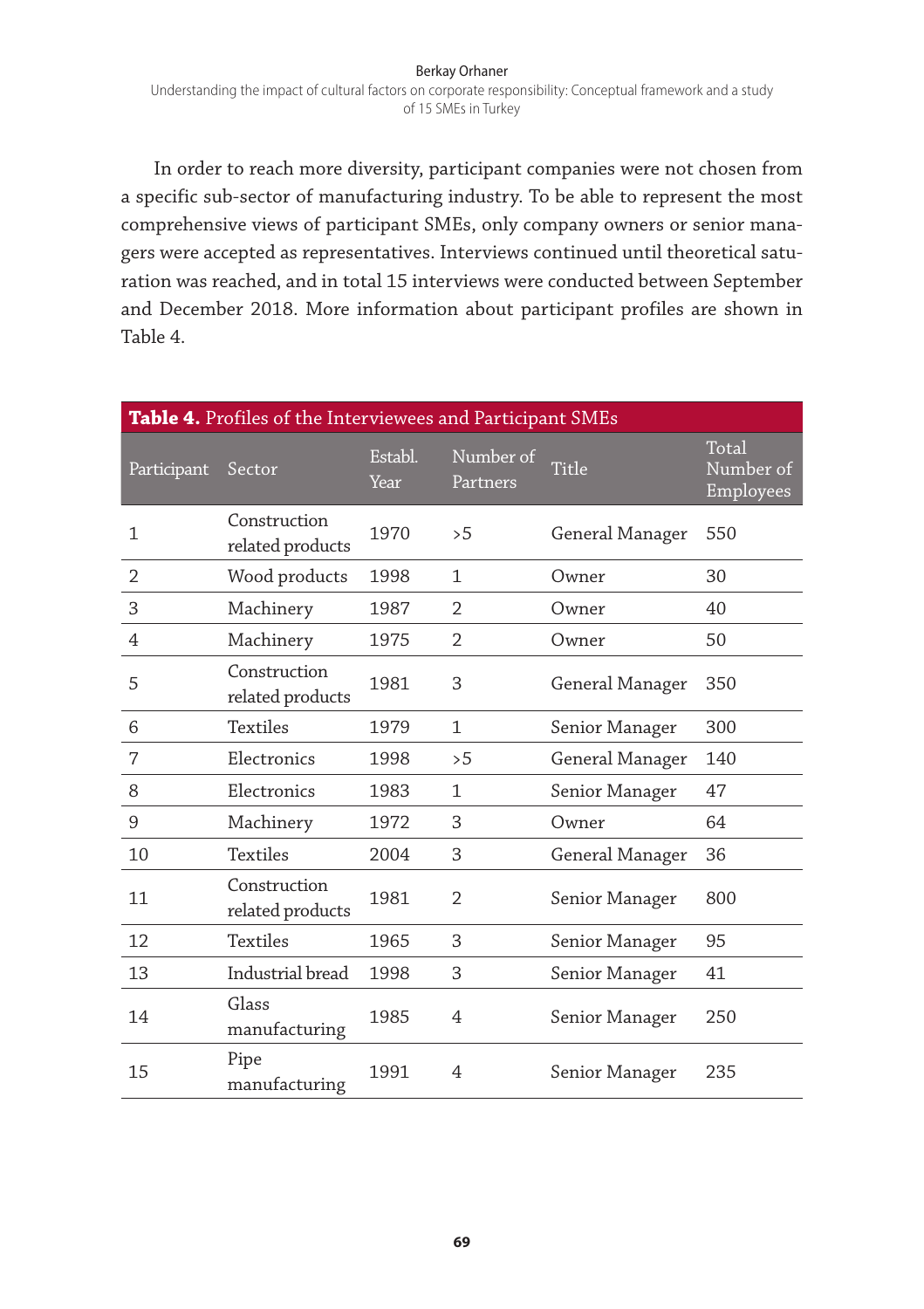## **Data Collection**

The data collection was based on semi-structured interviews. In line with the conceptual framework of the study, an interview guide (as shown in Appendix 1) was prepared to cover the issues specified in Figure 1. With the permission of interviewees, 14 interviews were recorded using a digital voice recorder, and one interview was recorded by note taking. All interviews were conducted in the offices of participants; thus, the workplace environment of companies could be observed. The interviews took 90 minutes on average. The shortest interview took 80 minutes and the longest one took approximately three hours. The main reason for these long interviews was the demonstration of workplace facilities. Almost all interviewees invited the researcher for a small tour to show office and production areas. These long interviews were helped to build more confidence in interviewees about the research and researcher. Participants shared some of their more detailed opinions and practices about philanthropy as meetings came towards the end.

The data collected from interviews was analyzed with the descriptive analysis method. All the input provided by the participants was reviewed and organized in line with the pre-defined themes of research, specified in the conceptual framework (Özdemir, 2010). All interviews were transcribed and coded by MAXQDA (Verbi Software, 2018). By coding and categorizing, action patterns, shared viewpoints and opposing ideas of participants were identified.

# **Findings**

#### **Common Characteristics**

One of the most significant findings was that participated SMEs were not aware of the definition and content of the modern concept of CR in general. Even an assistant general manager (P14) who was responsible for imports and exports admitted he had never heard of the term CR before. The general manager of an exporter company (P10) stated he had heard of this concept but had no knowledge about its content. Therefore, it is possible to conclude that (i) participated SMEs never faced with any demands or guidelines about CR from international supply chains, (ii) the influence of CR on public opinion was not strong enough to induce SMEs to generate CR-related activities; and (iii) while structural developments in favor of CR in Turkey mainly concern publicly held or large companies, they were ineffective on SMEs. However, as projected in the research design, although they did not have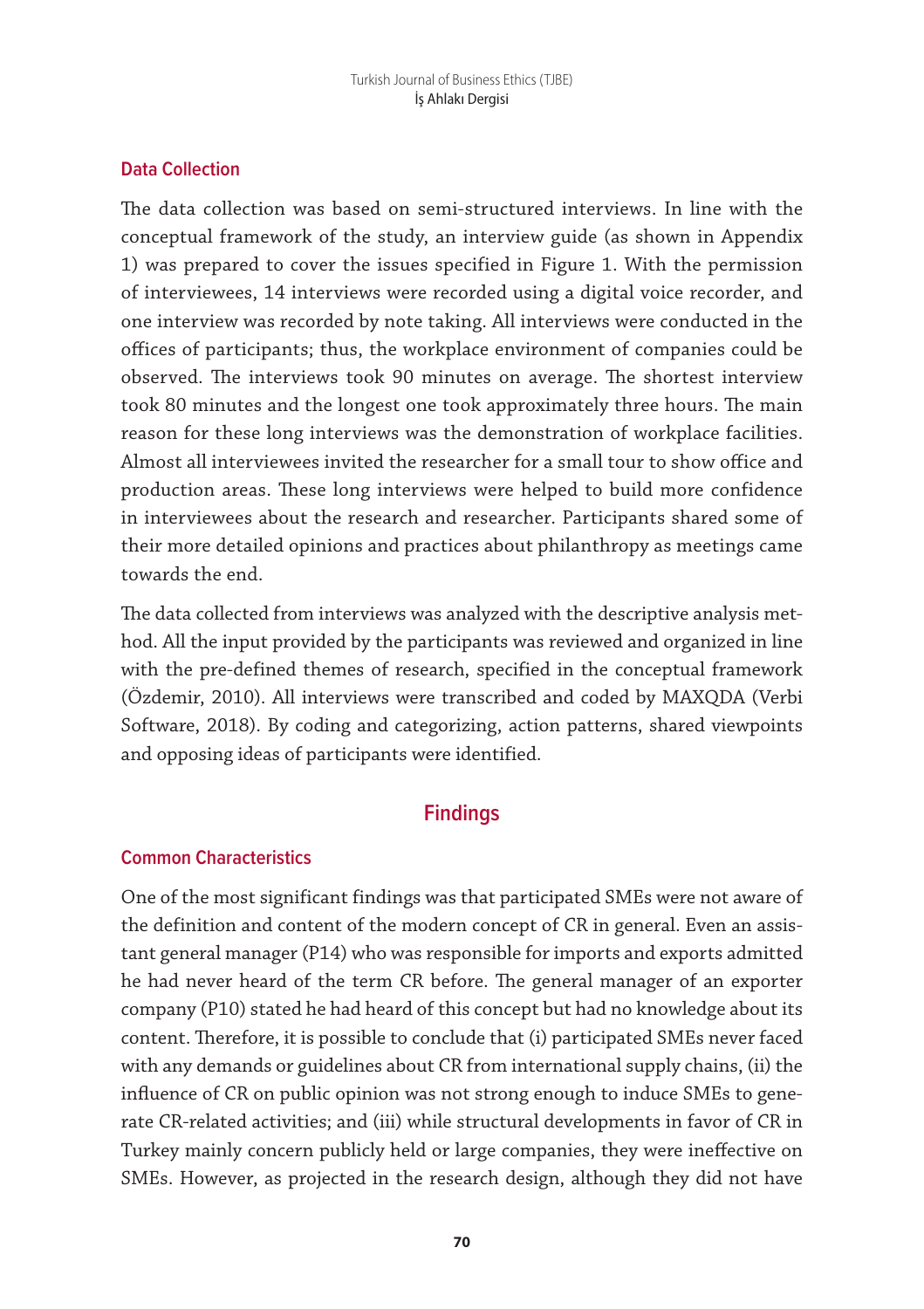adequate knowledge of the modern notion of CR, participated SMEs had various activities that could be evaluated as CR-related practices (shown in Table 3).

Almost all of the interviewees considered their business continuity as their most significant corporate success and responsibility, despite heavy burdens of legal regulations, tax incidence, and economic and political instability in Turkey. Under these circumstances, employing numerous workers, paying their social security taxes and paying off salaries in time were considered as the most important responsibilities towards the society. These efforts were also described as 'being like a government office' by participants. However, although they appraised themselves as being like government offices, participated SMEs expect bigger problems about society and environment to be dealt with by the state.

Another significant observation for all participated SMEs was their lack of stakeholder dialogue. Many of the corporations did not have any connection with professional organizations, industrial associations, rivals, and other stakeholder groups. Although traditionally a great importance is attached to neighbor relations, the majority of the participants confirmed that they did not know many people outside their workplace. The majority of the participated SMEs stated that they also did not have any relationships with universities. Additionally, interviewees expressed their dissatisfaction with new graduates, observing their lack of professional skills and deprecatory attitude towards their job positions.

In spite of their relatively poor performance on stakeholder dialogue, participated SMEs were eager to be involved in larger and if possible in international markets by increasing their exports. They are working on their human resource management capabilities to find better talents and increase diversity among their workers. In this respect, as they become more involved in international markets, it is possible to expect that SMEs will come across with CR discourses in a more extensive way, like larger companies.

All participated SMEs offer voluntary benefits and aids for their workers. Most of them were also keen to give charities for people in need outside of the company. These philanthropic services were considered as one of the company's reasons for existing. This outlook was even more pertinent among interviewees who introduced themselves as conservative-religious. In this regard, participated SMEs primarily accept their social responsibilities as ethical obligations (Garriga and Mele, 2004). However, this vision embraces mainly philanthropic activities. For environmental responsibilities and stakeholder relations, cost-effectiveness appears as an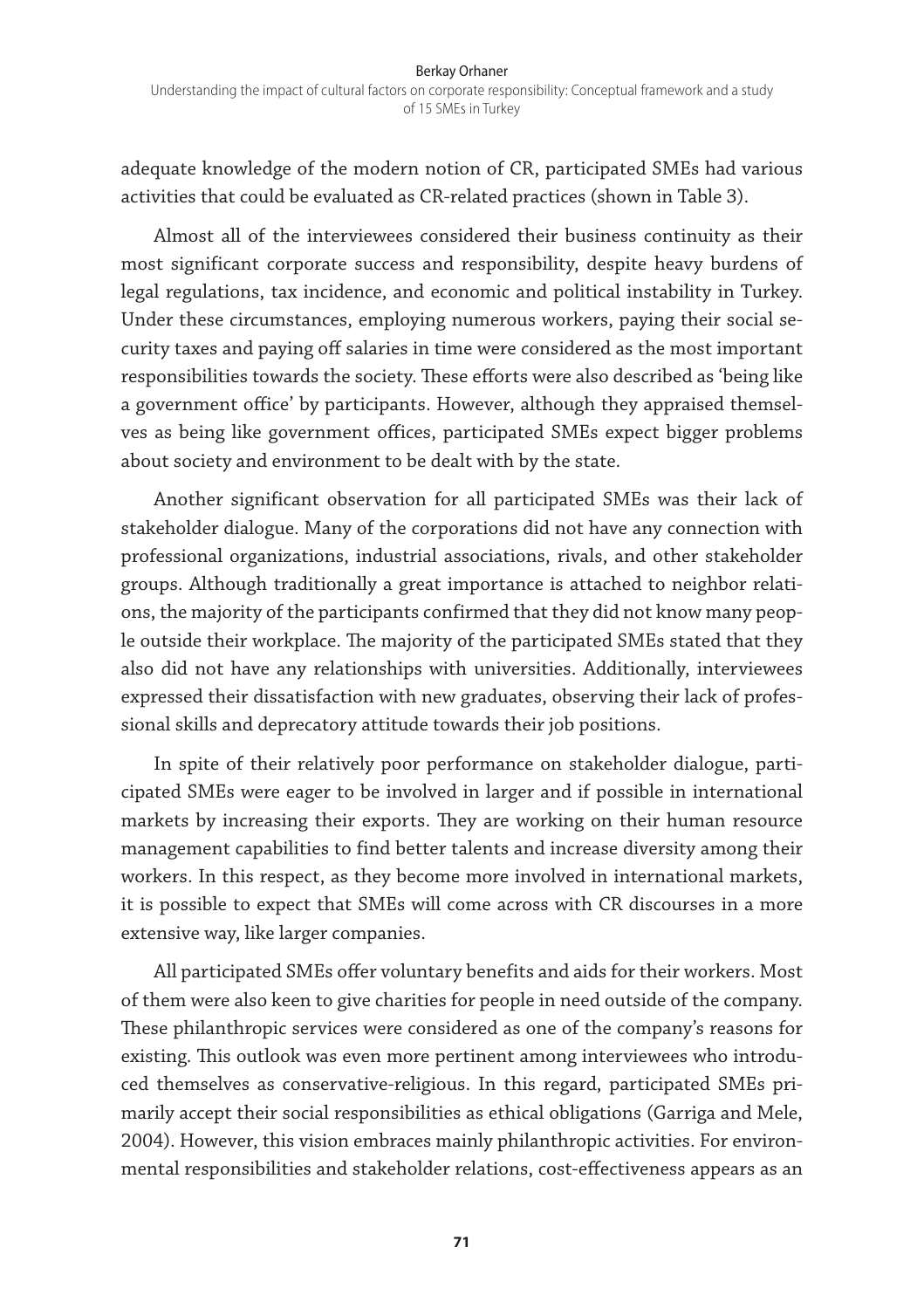important consideration for interviewees. Therefore, expecting wealth creation from their social and environmental activities, participants could also understand CR as an instrumental tool.

#### **Influence of Company Histories and Managerial Backgrounds**

Based on the narratives, company histories can be grouped into three categories: (I) Engineering-based companies, which were established by engineering graduates, utilizing their academic background and market opportunities; (II) commerce-based companies, which were transformed from retail shops into production facilities in order to supply highly demanded or hard to find products, and (III) craft-based companies, which were established by artisans or craftsmen. These 'ranker' entrepreneurs were highly proud of their arts and raising their companies from apprenticeship upwards.

Engineering and commerce-based companies were more likely to adopt international regulations and requirements. These companies put more emphasis on quality management systems. It is possible to argue that these SMEs could adopt themselves to CR management systems more than craft-based SMEs. On the other hand, patrons of craft-based companies were more likely to act as a fatherly figure, who helps and supports their employees, both inside and outside of the workplace. Thus, CR of crafts-based companies predominantly focused on charities, donations and philanthropic activities.

Another typology of interviewees could be made regarding to their managerial backgrounds; (I) former-apprentices, (II) young generations within family companies, and (III) self-taught managers. Former-apprentices overlap with craft-based companies. Young generations in managerial positions in family companies commit themselves to taking their family business to the next level. Despite the known problems that family businesses in Turkey face with (Akbank et al., 2019), these managers could evaluate the latest trends better than managers of previous generations and possibly be more willing to generate CR-related activities. Thirdly, self-thought managers were observed as the most enthusiastic group to level up their companies; however, they were also very defensive about their enterprises. If CR were promoted effectively, self-taught managers would become possibly the most productive CR leaders of SMEs.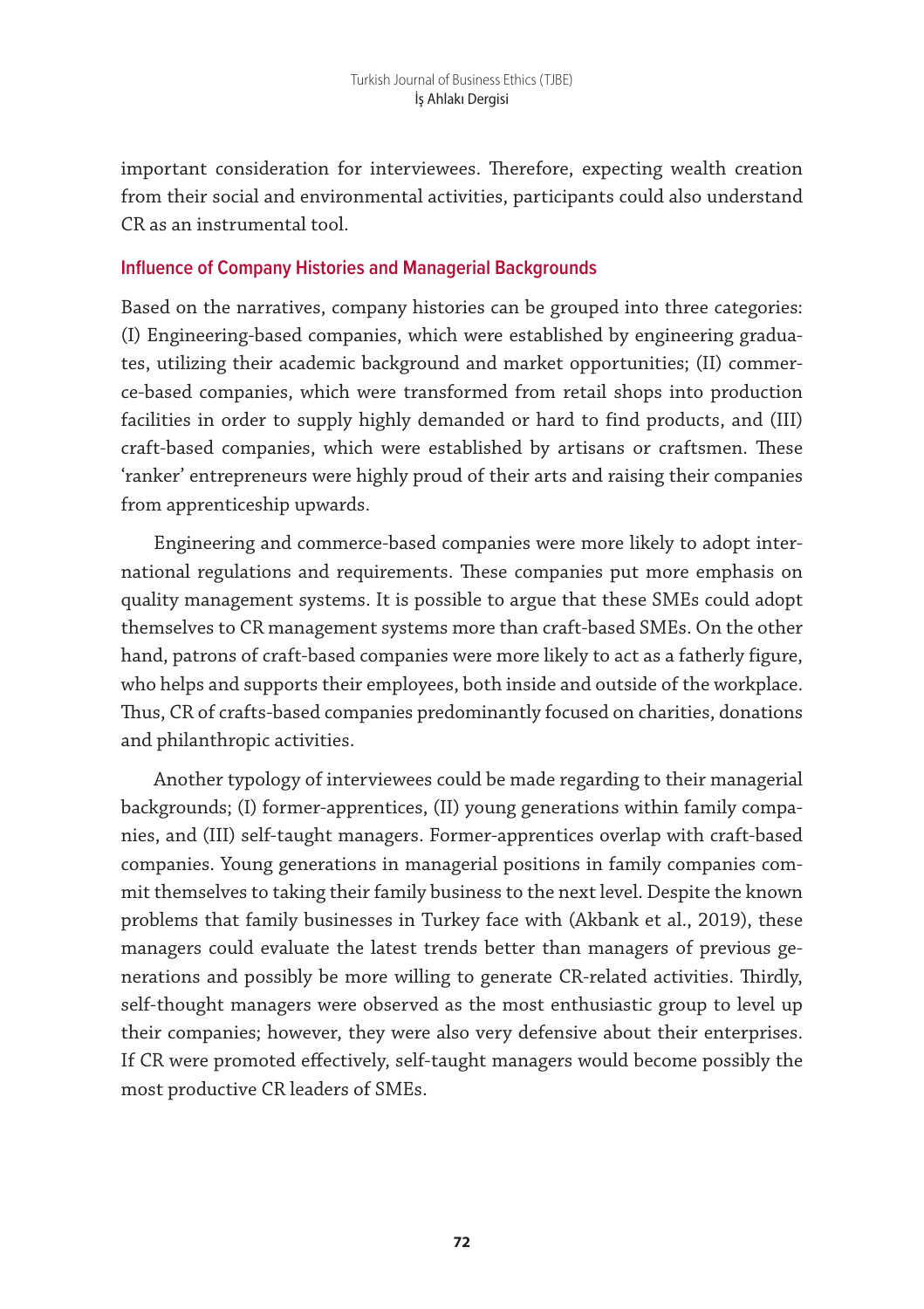#### Berkay Orhaner

Understanding the impact of cultural factors on corporate responsibility: Conceptual framework and a study of 15 SMEs in Turkey

## **Cultural Values**

#### **Power Distance**

Power distance expresses the attitude of the culture towards power inequalities (Hofstede Insights 2020). Findings of this study confirm the implications displayed in Table 2. Workplace relations of participant SMEs reflects high power distance. Bosses were clearly differentiating themselves from employees. Job positions were defined very clearly and hierarchically separating managers from employees:

*P9: in family-owned businesses like us, the boss makes decisions in general. Frankly speaking, if you are in manufacturing sector and a family-owned business, these concepts (such as executive boards, collective decision making meetings, etc.) are a bit alien to us.* 

Only a few participant company owners support collective decision making to ensure involvement of the ideas of their employees. The ideas and discussions about corporate strategy, innovation or long-term objectives were only reviewed in patron-level conversations.

#### **Collectivism**

According to Hofstede and Hofstede (2005), in collective cultures people from birth onward are integrated into strong, cohesive groups, which throughout people's lifetimes continue to protect them in exchange for unquestioning loyalty. All interviewees underlined that the workplace environment in their companies was almost like a family environment. Long-term loyalty was considered very important. Participants very proudly explained that some of the children of previous employees also started to work in the same company:

*P10: We have a strong sense of belonging. Very few people quit from the job.* 

*P11: Our establishment is 38 years old. Four-five employees are working with their children in our company.* 

The lack of a sense of belonging among the new employees were causing a disapproval among the patrons. Under this idealization of an almost family-like work environment, employers are definitely demanding long-term commitment from their employees, which is quite the opposite of Sennett's (2000) observations regarding raising trends on new capitalism.

As a result of this family-like sensitivity, feeling like a father or elder brother towards their employees is very common among company owners and general managers: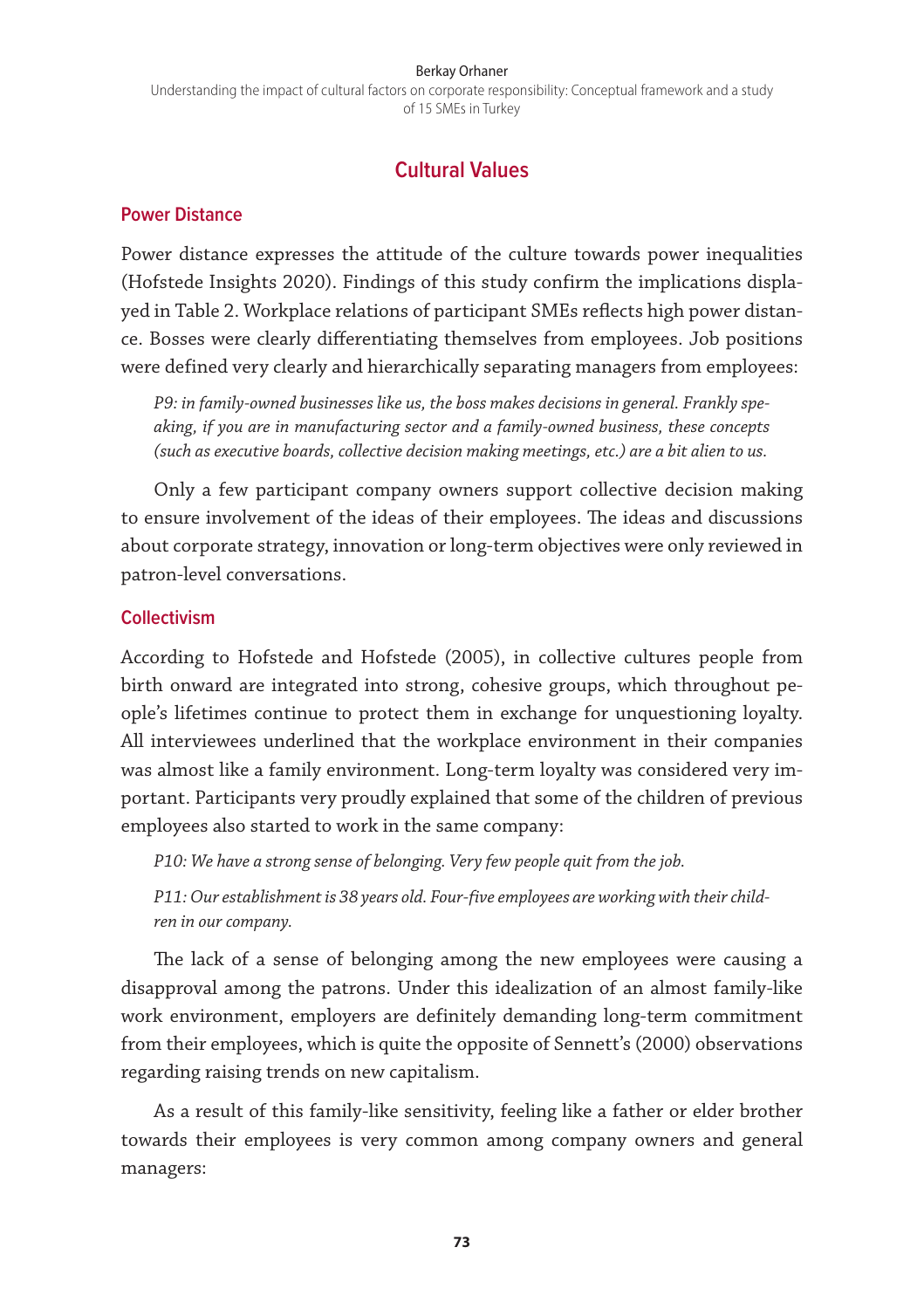*P3: They probably think that I am a manager, treating them with a fatherly compassion. P6: I am both their elder brother and friend. I try to help them as much as I can. P10: They definitely see me as their brother.*

The main motivation of participated SMEs in carrying out CR practices was to help employees, their families and other people in need of support. As illustrated in Table 3, all participant companies offered voluntary benefits and aids offered to employees, and the majority of them offered voluntary in-kind and in-cash aids outside of the company. Arranging loans for employees, giving presents to the new-born babies of employees and newly married employees were the most widespread practices.

As mentioned in Table 2, a higher level of power distance and collectivism suggest less concern about the environment (Katz et al., 1999). Findings of this study also confirm this suggestion since environmental responsibilities of the participant companies was only limited to legal requirements.

According to Hofstede and Hofstede (2005), individualistic countries are more likely to have stronger CR, whereas CR in collective ones are mostly rhetorical. Supporting this view, CR practices of participant companies were mainly related to philanthropic support for their socio-economic environments; and most of them did not record or report these endeavors.

#### **Uncertainty Avoidance**

Turkish culture shows low uncertainty avoidance; therefore, the Turkish cultural context is comfortable with ambiguity and uncertainty. Peace and present order at the workplace are more important than planning the future (Hofstede and Hofstede, 2005). Interviews confirm that uncertainty avoidance was very low among participant companies. Unless they comply with external quality management systems, SMEs did not have written rules, guidelines or definitions, and written measures for projected problems were hardly developed. On the other hand, compliance with external quality systems was mostly taken as a supply chain requirement, rather than a self-directed concern for institutionalization.

For many of the participant managers, the daily work heavily involved internal and external crisis management. Under these circumstances, future planning or strategy was either absent or not an important part of the corporate agenda. Some of the interviewees thought that although not written, corporate strategy was one of the major topics of daily conversations of senior managers. Maintaining profitability or business growth were considered as two important indicators showing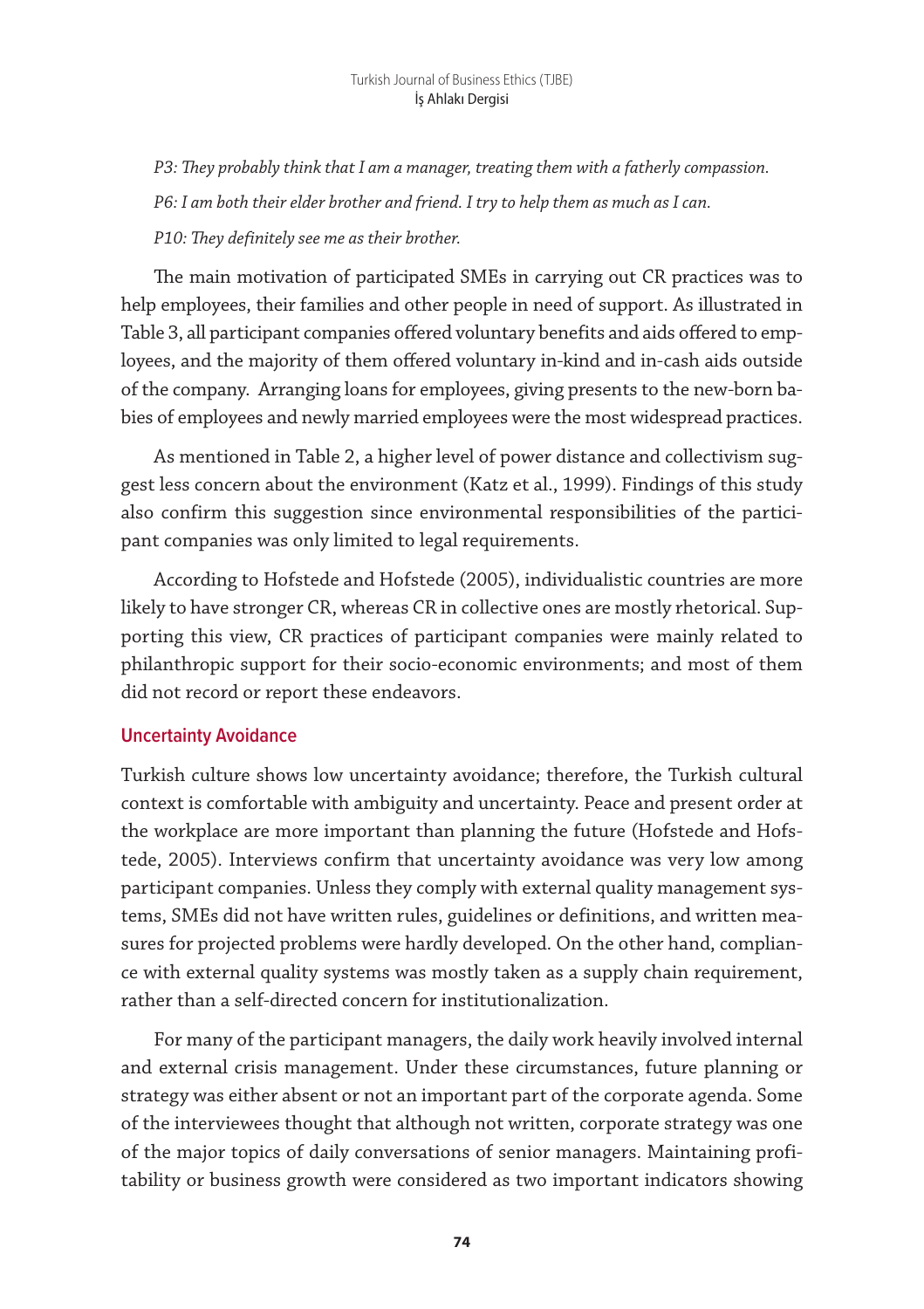successful corporate strategy. Therefore, many interviewees use business growth or being 'somehow successful' as the synonym of strategy.

### **Religion**

For the majority of the participants, the reasons for applying CR practices were connected with religion. Three interviewees identified themselves as 'conservative-religious'. They asserted that Islam was the major resource to shape their business ethics. Philanthropic activities of their companies increase in Islamic holidays and the holy month of Ramadan. These companies were also the most giving firms among the ones interviewed. They all calculate their 'corporate *zakat'* and give to society accordingly. All of them also gave scholarships to poor students, offer inkind and in-cash aids outside of the company.

Both conservative-religious ones and other participants proudly expressed there is not any pressure about religion for employees in their workplaces. Interviewees claimed everyone in the company has the right to or not to worship. Religious diversity among employees was considered as a development indicator. Some interviewees gladly told they have foreign employees, comprising Christians and Buddhists. Some of the expressions of the participants are given below:

*P5: We consider ourselves as a liberal and open company. Some of our workers pray five times a day, some of them are atheists. They are all working together.* 

*P7: Fasting, praying… no problem at all. We do not interfere with what is inside of anyone's head.* 

*P8: We respect the ones praying five times a day or on Fridays. There are people of every kind (belief, lifestyle, etc.)*

*P15: Definitely, we do not force our workers to worship. We had Christian workers too… Diversity is very wide among our employees.* 

When topics related to morality were asked during the interviews, interviewees mostly pointed out the importance of 'being human'. This statement was used to describe a universal moral value beyond religious practices. Even one of the conservative-religious participants argued that 'being human' was the most crucial value both for worldly and spiritual relations.

## **Traditional Values**

Ahi order and *waqf* tradition are taken as two significant traditional values, which could be related to CR in Turkey. A majority of the respondents confirmed that they had knowledge about the Ahi tradition: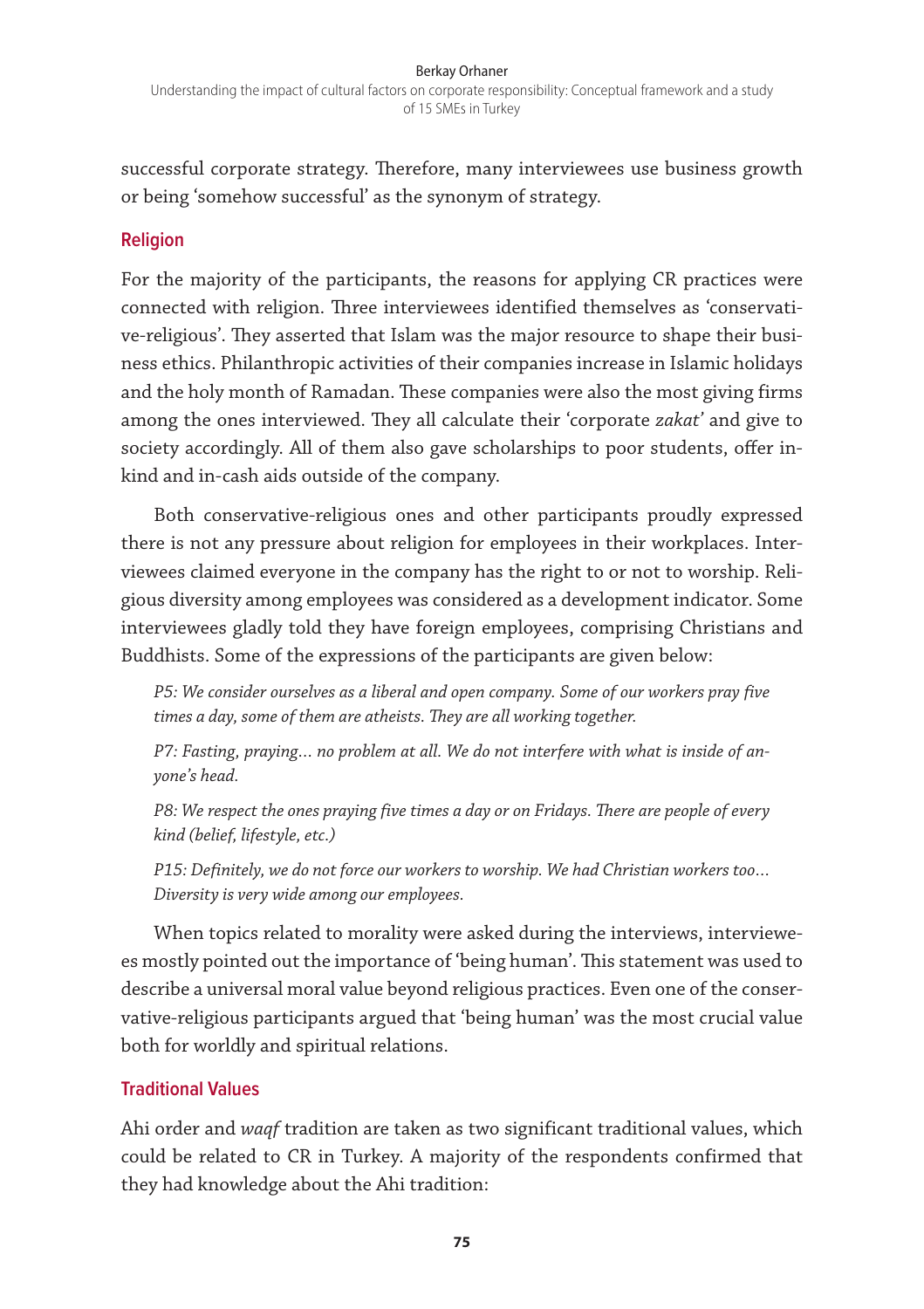*P3: Ahi tradition is a culture. It comprises consumer protection. It comprises apprenticeship, fellowship, masterhood, artisanship… Today (good examples of business) in the West is the epitome of Ahi culture. High quality production, protecting customer rights, continuous development, advancement, perfection… We cannot say 'We are living in the age of technology, Ahi culture is over now.' We cannot neglect master-apprentice relationships. We cannot ignore the foundations of Ahi culture.* 

*P6: We grow up with (Ahi culture). Your neighbor should be able to do business. If I earn a profit, I wish he earns too. My work should contribute to his; his work should contribute to mine… I wish it could become present (practice) again. It is the ideal (system)… It brings meritocracy, loyalty, increases quality. It ensures social peace.* 

According to most of the interviewees, the influence of Ahi order was still alive especially in the traditional business culture of smaller artisan-craftsman enterprises. Many participants asserted that they wished the values of Ahi order had still significance in the modern age; however, they thought it has no effect under modern market economic conditions.

Two company-owner participants were enthusiastic about the Ahi tradition. They supported various NGOs and professional associations to promote and popularize Ahi values. Interestingly, one of these interviewees introduced himself as a conservative-religious person while the other one explained that he believed in no religion at all. Another conservative-religious interviewee expressed that he had no knowledge about the Ahi tradition. It is remarkable that SME representatives welcomed Ahi tradition independent of their religious orientations.

None of the participant SMEs had their own foundations/*waqfs*. Only five of them supported other foundations, which help orphans and sick children. Many of respondents had distrust for foundations, blaming they were political and not accountable. Obviously, participant SMEs were very hesitant to collaborate with NGOs. In this regard, it is possible to argue that utilization of family foundations, as the medium of CR is more likely an exercise of larger corporations in Turkey.

# **Conclusion and Discussion**

CR describes the expectations of society from business activities. These expectations inevitably interact with cultural values. Thus, historical contexts, traditional institutions and religions inspired various culture-specific CR discourses. These CR approaches however tend to remain only conceptual, or their areas of implementation are very restricted within particular cultural settings. To overcome the current limitations in the literature, this study develops a conceptual framework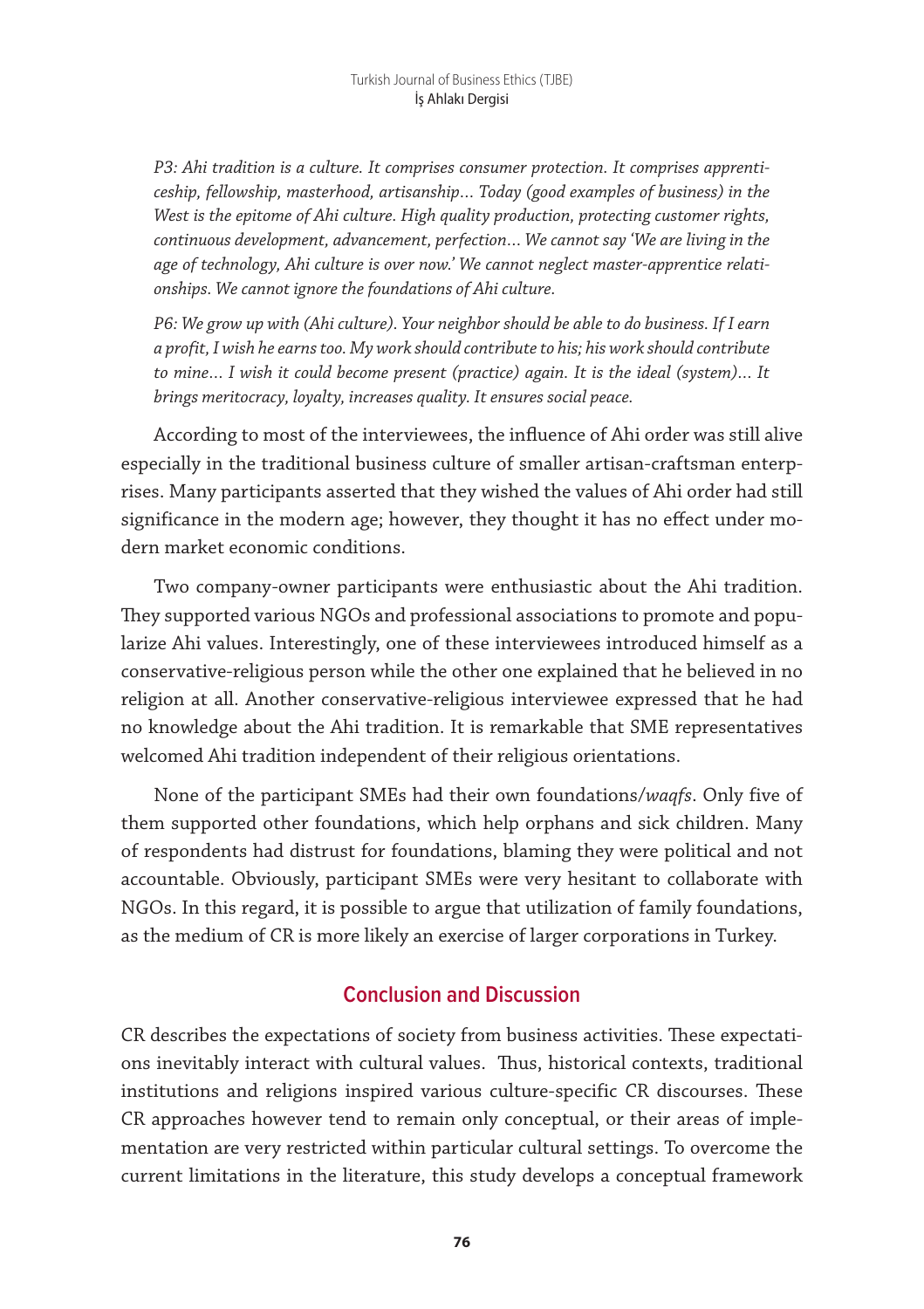to scrutinize financial and cultural factors separately to reveal how SMEs conceptualize CR from a universal outlook. Additionally, by implementing this framework, this study also aims to understand how cultural factors affect the CR perception of SMEs in the manufacturing sector of Ankara. The qualitative research design of the study thus seeks to make a methodological contribution by demonstrating the CR perception of SMEs in Turkey, which has remained an under-researched area.

Findings of the interviews show that CR-related practices of participated companies are predominantly philanthropic activities. These practices are mostly associated with cultural values, religious beliefs, and universal morality as explained by the ideal of 'being a human'. SMEs are also motivated by financial incentives, such as long-term profitability or decreasing vulnerability to future crisis. These factors however have a very limited scope compared to cultural factors. The findings of the research clearly confirm the potential impact of Turkish culture on business and CR, as shown in Table 2, and this study demonstrates that the CR perception of participant SMEs is compatible with Turkey's cultural characteristics. Accordingly, it is possible to argue that cultural factors could play a key role for SMEs to embrace the essence of CR as somehow traditional and already existing, rather than considering this notion as 'imported' or 'new'.

Developing a culture-specific CR discourse could be seen as a political or ideological attempt to invent 'authentic' and localized ethical business frameworks. However, these discourses could also be useful to popularize CR-related ideas among smaller and local businesses. In this sense, examining cultural factors is beneficial in understanding how SMEs perceive ideas about CR, and this knowledge is especially crucial in generating better social CR policies among SMEs. Considering the findings of this study, it is possible to claim that a culture or country specific interpretation of CR appears to be a very useful and effective way for SMEs in Turkey to internalize a more comprehensive CR approach. In addition to religious or universal ethics, cultural-traditional values, such as those originating in Ahi order, could contribute to the Turkish CR discourse especially for SMEs.

However, 'over-localization' of the CR perception carries the risk of limiting the understanding of the modern CR concept. In this sense, especially in developing countries, CR might be perceived only as a new form of corporate philanthropy. Likewise, culture or country specific interpretations might emphasize explicit CR practices more than implicit ones. These interpretations could be selective to formulate their CR perceptions restricted to their already well-defined characteristics, while excluding efforts for improvement and development. Various articles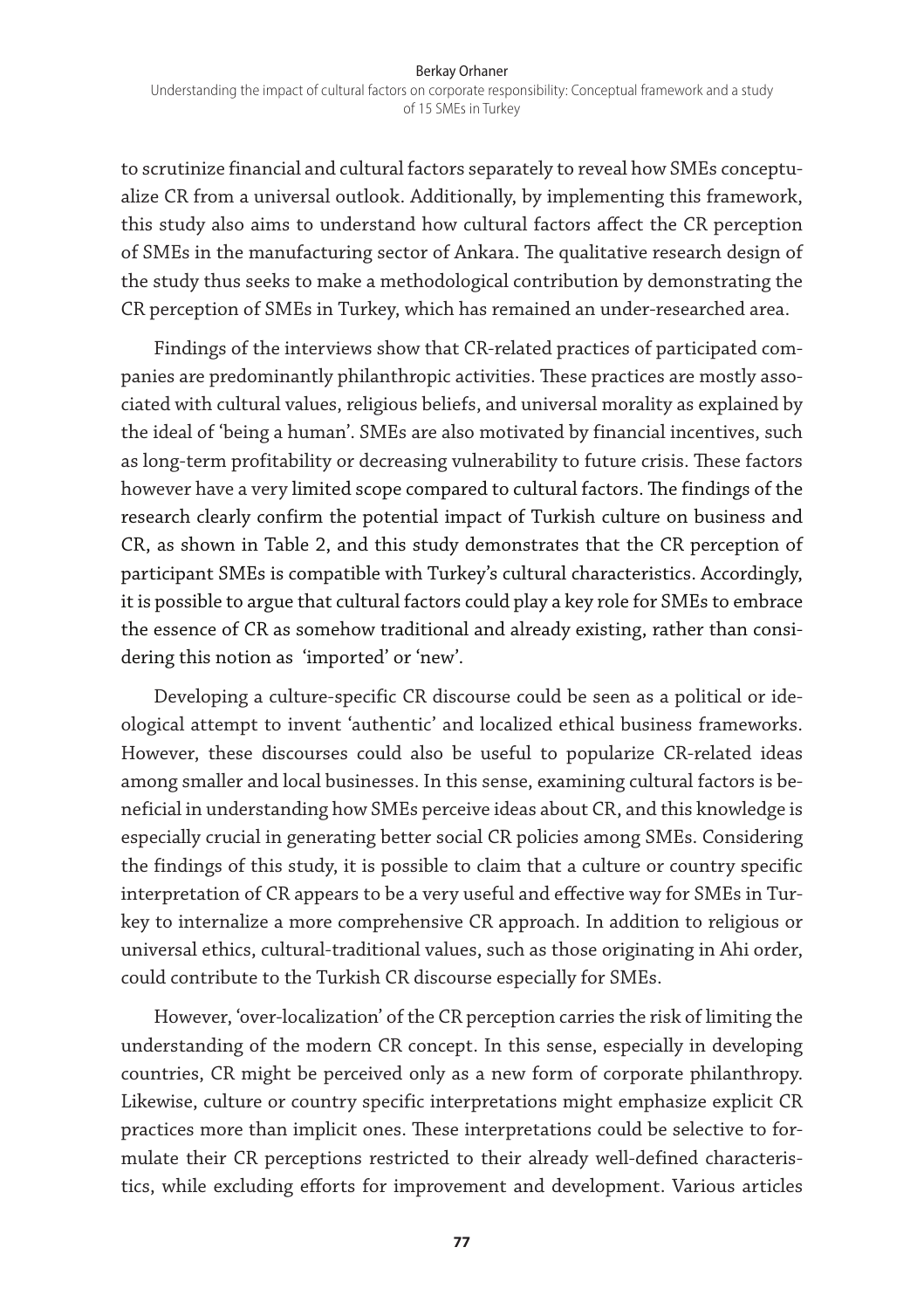supporting the Islamic view of CR exemplify this selective standpoint by highlighting charity and excluding gender equality at the workplace (Dusuki and Abdullah, 2007; Darrag and E-Bassiouny, 2013; Basah and Yusuf, 2013; Al-Ali, 2006).

Inevitably, this study is limited as a qualitative research, since its objective is exploration and conceptualization, rather than making generalizations. However, in order to achieve sustainable development goals, generating deeper and more effective CR outlooks for all kinds and sizes of businesses is not a wishful endeavor, but an indispensable area for social policy-making. To achieve this goal, business decisions and ethical perceptions of SMEs should be understood in a more comprehensive way. Therefore, further research is needed to understand the interaction between cultural discourses and CR perceptions.

#### **References**

- Akbank, Deloitte, Sabancı Üniversitesi & TAİDER. (2019). Aile Şirketlerinde Sürdürülebilir Başarının Anahtarı. Deloitte Türkiye. Retrieved from: https://www2.deloitte.com/content/dam/Deloitte/ tr/Documents/risk/aile-sirketlerinde-surdurulebilir-basarinin-anahtarlari.pdf
- Al-Ali, N. M. (2006). Islamic Culture Key to Regional CSR Model. Retrieved from: www.albawaba.com
- Alakavuklar, O. N., Kılıçaslan, S. & Öztürk, E. B. (2009). Türkiye'de hayırseverlikten kurumsal sosyal sorumluluğa geçiş: Bir kurumsal değişim öyküsü. *Yönetim Araştırmaları Dergisi*, *9*(2), 103-143.
- Altintas, N. N., Adiloglu, B. & Altintas, A. T. (2007). Evolution of reporting on corporate social responsibility by the companies in ISE national-30 index in Turkey. *Social Responsibility Journal*, *3*(3), 19-25.
- Argandoña, A., & von Weltzien Hoivik, H. (2009). Corporate social responsibility: One size does not fit all. Collecting evidence from Europe. *Journal of Business Ethics, 89*(3), 221-234. DOI: 10.1007/s10551-010-0394-4
- Aydemir, M. & Ateş, M. (2011). Küçük sanayi sitelerinde kurumsal sorumluluk olgusu: Bilecik küçük sanayi sitesi örneği. *Dumlupınar Üniversitesi Sosyal Bilimler Dergisi*, *30*, 169-180.
- Barth, R. & Wolff, F. (2009). Corporate social responsibility and sustainability impact: Opening up the arena. In R. Barth and F. Wolff (eds.), Corporate social responsibility in Europe, rhetoric and realities, (pp. 3-25). Edward Elgar Publishing Limited.
- Basah, M. Y. A. & Yusuf, M. M. (2013). Islamic bank and corporate social responsibility (CSR), *EJBM-Special Issue: Islamic Management and Business*. *5*, 194-209. DOI: 10.18502/kss. v3i14.4329
- Bayram, M. (1991). *Ahi evren ve ahi teşkilatının kuruluşu.* Konya: Çizgi Kitabevi.
- Bikmen, F. (2008). Philanthropy in Europe: A rich past, a promising future. In Norine MacDonald and Luc Tayart de Borms (eds.) The Rich History of Philanthropy in Turkey: A Paradox of Tradition and Modernity, (pp. 223-234), London: Alliance Publishing Trust.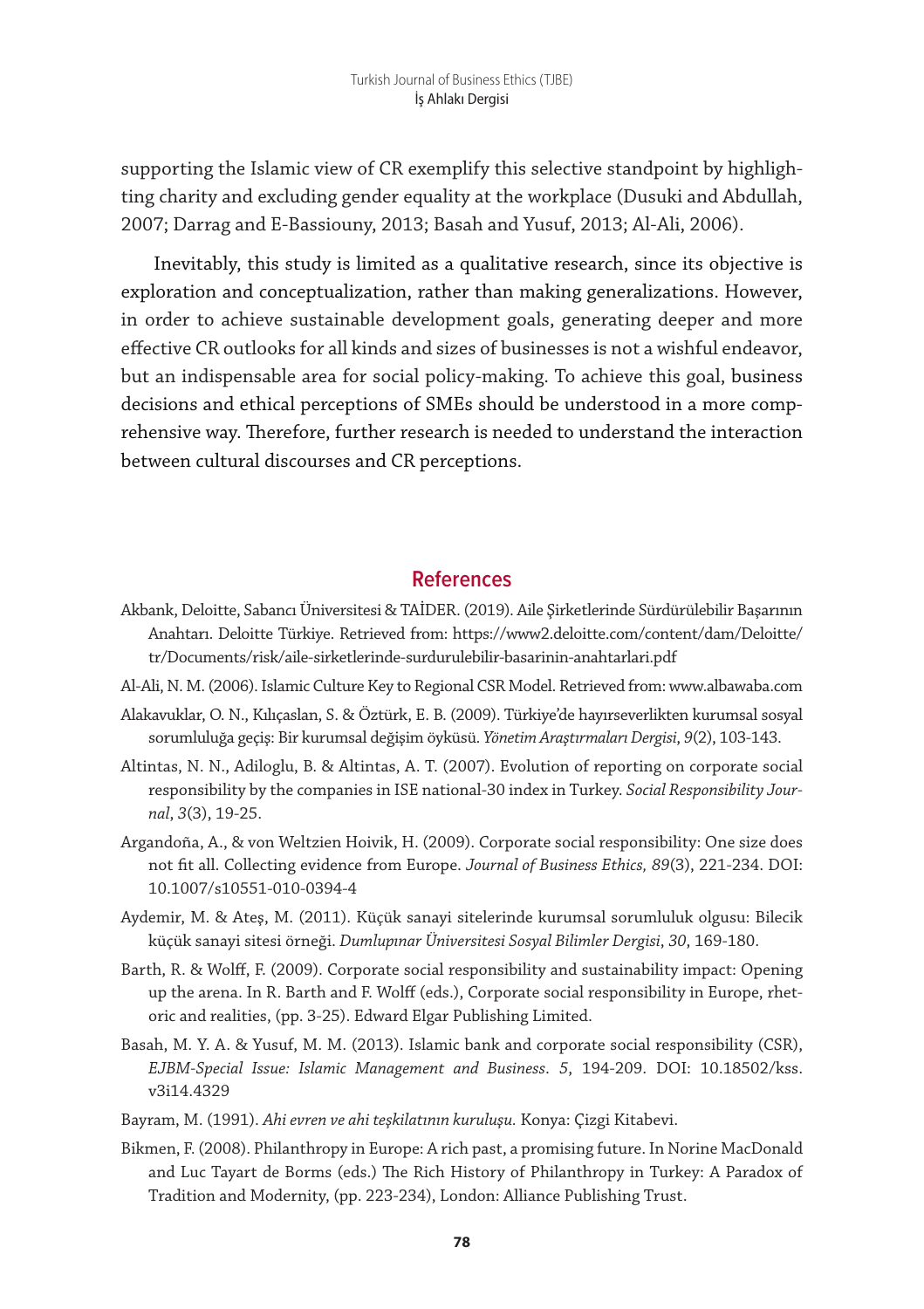- Blowfield, M., & Frynas, J. G. (2005). Setting new agendas: Critical perspectives on corporate social responsibility in the developing world. *International Affairs (Royal Institute of International Affairs 1944-)*, *81*(3), 499–513. http://www.jstor.org/stable/3569630
- Brammer, S., Williams, G. & Zinkin, J., (2007). Religion and attitudes to corporate social responsibility in a large cross-country sample. *Journal of Business Ethics*, *71*, 229-243. DOI: 10.1007/s10551-006-9136-z
- Celal, M. (2002). Ankara'da ahiler yönetimi meselesi. Retrieved from: http://www.ait.hacettepe. edu.tr/akademik/arsiv/ank.htm
- Chavarria, Mariela P. (2007). Corporate social responsibility in Mexico. An Approximation from the Point of View of Communication. In S. K. May, G. Cheney and J. Roper (eds.), The Debate Over Corporate Social Responsibility, (pp. 135-144). Oxford University Press.
- Cheney, G., Roper, J. & May, S. (2007). Overview. In S. K. May, G. Cheney and J. Roper (eds.), The Debate Over Corporate Social Responsibility, (pp. 3-14). Oxford University Press.
- Coane, A., Matten D. & Spence, L. J. (2008). Corporate Social Responsibility, Readings and cases in a global context. In Coane, A., Matten D. and Spence, L. J. (eds.). Corporate Social Responsibility: In Global Context, (pp. 3-20). Routledge.
- Coombs, W. T. & Holladay, S. J., (2012). Managing Corporate Social Responsibility: A Communicaton Approach. Wiley-Blackwell Publication.
- Crano, W.D., Brewer, M.B. & Lac, A. (2014). *Principles and methods of social research*. Third Edition New York, NY: Routledge.
- Çagatay, N. (1981). *Bir türk kurumu olan ahilik*. 2. Baskı. Konya: Selçuk Üniversitesi Basımevi.
- Çam, M. (2014). Vakıflar Genel Müdürlüğü Vakıf Kayıtları Arşivi. Ahilik Ansiklopedisi (Cilt II) Ankara: T. C. Gümrük ve Ticaret Bakanlığı.
- Darrag, M. & E‐Bassiouny, N. (2013). An introspect into the Islamic roots of CSR in the Middle East: the case of Savola Group in Egypt. *Social Responsibility Journal*, *9*(3), 362-378. DOI: 10.1108/SRJ-10-2011-0096
- Dincer, C. & Dincer B. (2007). Corporate social responsibility: Future prospects in the Turkish context. *Social Responsibility Journal*, *3*(3), 44-49. DOI: 10.1108/17471110710835572
- Dinçer, C., & Dinçer, B. (2010). An investigation of Turkish small and medium-sized enterprises online CSR communication. *Social Responsibility Journal*, *6*(2): 197-207. DOI: 10.1108/17471111011051711
- Dusuki, A. W. & Abdullah, N. I. (2007). Maqasid al-Shari`ah, Maslahah, and corporate social responsibility. *American Journal of Islam and Society*, *24*(1), 25–45. DOI: 10.35632/ajis.v24i1.415
- Epstein, E. M. (2002). Religion and business The critical role of relgious traditions in management education. *Journal of Business Ethics*, *38*, 91-96. DOI: 10.1023/A:1015712827640
- Ertuna, B. & Tükel, A. (2009). Türkiye'de KSS uygulamaları: Geleneksel ve Küresel Arasında. *Yönetim Araştırmaları Dergisi*. *9*(2), 145-172.
- Faroqhi, S. (2011). *Osmanlı zanaatkârları* (Translator: Zülal Kılıç) İstanbul: Kitap Yayınevi.
- Garriga, E. & Melé, D. (2004). Corporate social responsibility theories: Mapping the territory. *Journal of Business Ethics*, *53*(1/2), 51–71. http://www.jstor.org/stable/25123282
- Güllülü, S. (1977). *Sosyoloji açısından ahi birlikleri*. İstanbul: Ötüken Yayınevi.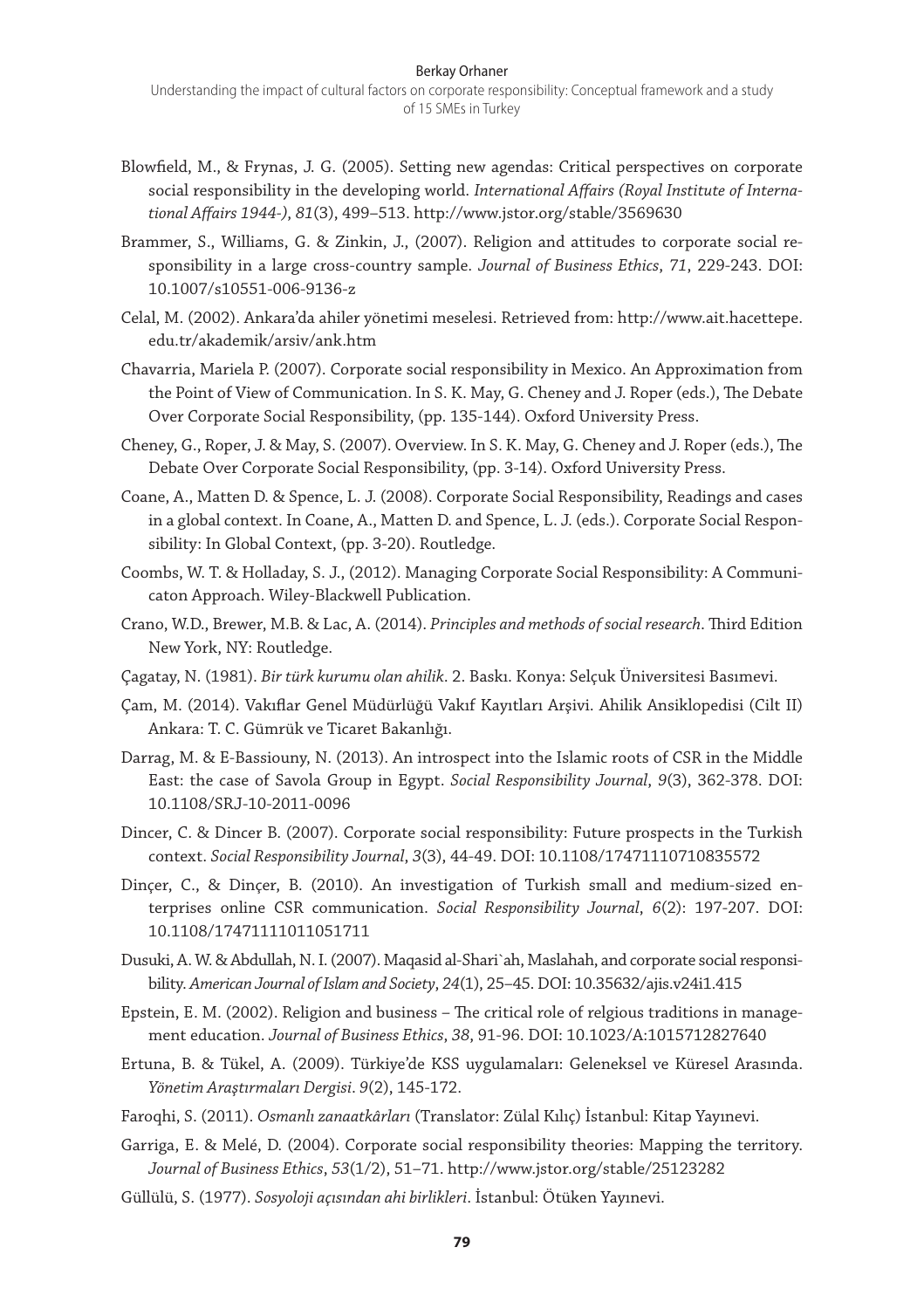- Hofstede Insights (2020). What about Turkey? Retrieved from: https://www.hofstede-insights. com/country-comparison/turkey/
- Hofstede, G. & Hofstede, G. J. (2005). *Cultures and organizations: Software of the mind.* New York: McGraw-Hill Publications.
- İstatistiklerle Ankara (2017). Ankara Kalkınma Ajansı. Retrieved from: https://www.ankaraka. org.tr/tr/istatistiklerle-ankara-2017\_4028.html
- İnalcık, H. (2009). *Devlet-i 'Aliyye Osmanlı İmparatorluğu Üzerine Araştırmalar 1*, İstanbul: Türkiye İş Bankası Kültür Yayınları.
- Kafesoğlu, İ. (1977). *Türk millî kültürü*. Ankara: Türk Kültürünü Araştırma Enstitüsü Yayınları.
- Katsoulakos, T. & Katsoulacos, Y. (2007). Strategic management, corporate responsibility and stakeholder management Integrating corporate responsibility principles and stakeholder approaches into mainstream strategy: A stakeholder-oriented and integrative strategic management framework. *Corporate Governance*, *7*, 355-369. DOI: 10.1108/14720700710820443
- Katz, J. P., Swanson, D. L. & Nelson, L. K. (1999). Culture based expetations of corporate citizenship: A propositional framework and corporate analysis of four countries. (Working Paper) Kansas University. Retrieved from: https://www.emeraldinsight.com/doi/abs/10.1108/eb028931
- Looser, S. & Wehrmeyer, W. (2015). Stakeholder mapping of CSR in Switzerland. *Social Responsibility Journal*, *11*(4), 780-830. DOI: 10.1108/SRJ-06-2014-0071
- Macleod, M. (2011). Religion and the rise of global corporate social responsibility. *The Review of Faith & International Affairs, 9*(3), 29-36. DOI: 10.1080/15570274.2011.597215
- Mitra, R. (2012). My country's future: A cultre-centered interrogation of corporate social responsibility in India. *Journal of Business Ethics*, *106*(2), 131-147. DOI: 10.1007/s10551-011-0985-8
- Morsing, M., Schultz, M. & Nielsen, K. U. (2008). The catch 22 of communicating CSR: Findings from a Danish study. *Journal of Marketing Communications*, *14*(2): 97-111. DOI: 10.1080/13527260701856608
- Özdemir, M. (2010). Nitel veri analizi: Sosyal bilimlerde yöntembilim sorunsalı üzerine bir çalışma. *Eskişehir Osmangazi Üniversitesi Sosyal Bilimler Dergisi*, *11*(1) , 323-343. Retrieved from https://dergipark.org.tr/tr/pub/ogusbd/issue/10997/131612
- Paçacı, İ. (2006). *Dini kavramlar s*özlüğü. Ankara: Diyanet İşleri Başkanlığı Yayınları
- Palvölgyi, T., Szlavik, J., Nagypal, N. C., Füle, M. & Csete, M. (2009). Driving on CSR: SMEs in the automotive supply chain. In Barth, R. and Wolff, F. (eds.), Corporate Social Responsibility in Europe, Rhetoric and Realities, (pp. 109-123). Edward Elgar Publishing Limited
- Perrini, F. (2006). SMEs and CSR Theory: Evidence and implications from an Italian perspective. *Journal of Business Ethics*, *67*(3), 305-316. DOI: 10.1007/s10551-006-9186-2
- Rishi, P. & Moghe, S. (2013). Integrating corporate social responsibility and culture as a strategy for holistic corporate success in India. *Journal of Corporate Citizenship*, *51*, 17-37.
- Ronnegard, D. (2013). CSR in Saudi Arabia: Far behind or another path? INSEAD Knowledge, Retrieved from: https://knowledge. insead.edu/csr/csr-in-saudi-arabia-far-behind-or-another-path-2479
- Saraç, M. & Kavakçı, S. (2016). İslami perspektiften kurumsal sosyal sorumluluk (Corporate Social Responsibility in Islamic Perspective). *International Journal of Islamic Economics and Finance Studies*, *30*(69), 1-40. DOI: 10.12816/0036626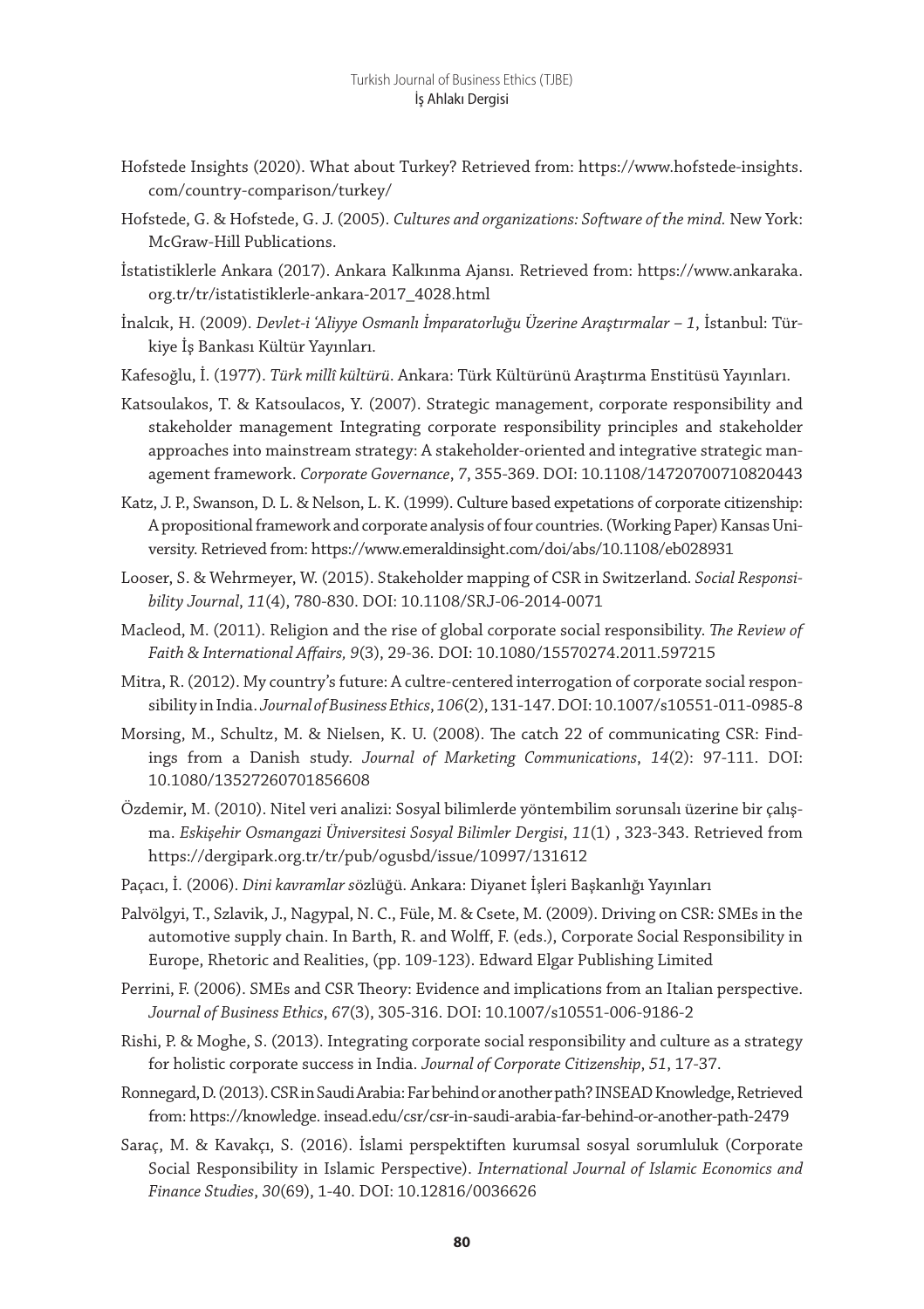#### Berkay Orhaner

- Sennett, R. (2000). *The corrosion of character: The personal consequences of work in the new capitalism*. W. W. Norton & Company.
- Spence, L. J., Schmidpeter, R. & Habisch, A. (2003). Assessing social capital: Small and medium sized enterprises in Germany and the U.K. *Journal of Business Ethics*, 47, 17–29. DOI: 10.1023/A:1026284727037
- Spence, L.J. (1999). Does size matter? The state of the art in small business ethics. *Business Ethics: A European Review*, *8*(3), 163-174. DOI: 10.1111/1467-8608.00144
- Spence, L. & Rutherfoord, R. (2003). Small business and empirical perspectives in business ethics: Editorial. *Journal of Business Ethics*, *47*, 1-5. DOI: 10.1023/A:1026205109290
- Stabile, S. J. (2004). Using religion to promote corporate responsibility. *Wake Forest Law Review*, (39), 839-901.
- Tek, A. (2014). *Ahilik ansiklopedisi (Cilt I).* Ankara: T. C. Gümrük ve Ticaret Bakanlığı.
- The Financial Express. (2011). Islam based CSR can ensure human welfare and justice. Retrieved from: http:www. asiancsr.com/?page\_id=66
- Tilley, F. (2000). Small firm environmental ethics: How deep they go? *Business Ethics: A European Review*, *9*(1), 31-41. DOI: 10.1111/1467-8608.00167
- Ülger, B. & Ülger, G. (2005). Akhism as a non-governmental association model in the history of Turkish nation and an assassment of today's business ethics: A relationship or a contradiction? *Journal of Human Values*, *11*(1), 49-61. DOI: 10.1177/097168580401100105
- VERBI Software (2018). MAXQDA analytics. Berlin: VERBI.
- Wang, L. & Juslin, H. (2009). The impact of Chinese culture on corporate social responsibility: The harmony approach. *Journal of Business Ethics*, *88*, 433-451. DOI: 10.1007/s10551-009-0306-7
- Waqf. (2020). In Merriam-Webster.com. Retrieved from https://www.merriam-webster.com/ dictionary/waqf
- Whelan, G. (2007). Corporate social responsibility in Asia: A Confucian context. In G. Cheney, J. Roper and S. May (eds.) *The debate over corporate social responsibility*, (pp. 105-118). Oxford University Press.
- Williams, G. & Zinkin, J. (2008). The effect of culture on consumers' willingness to punish irresponsible corporate behaviour: applying Hofstede's typology to the punishment aspect of corporate social responsibility. *Business Ethics: A European Review*, *17*(2), 210-226. DOI: 10.1111/j.1467-8608.2008.00532.x
- Williams, G. & Zinkin, J. (2010). Islam and CSR: a Study of the compatability between the Tenets of Islam and the UN global compact. *Journal of Business Ethics*, *91*(4), 519-533. DOI: 10.1007/s10551-009-0097-x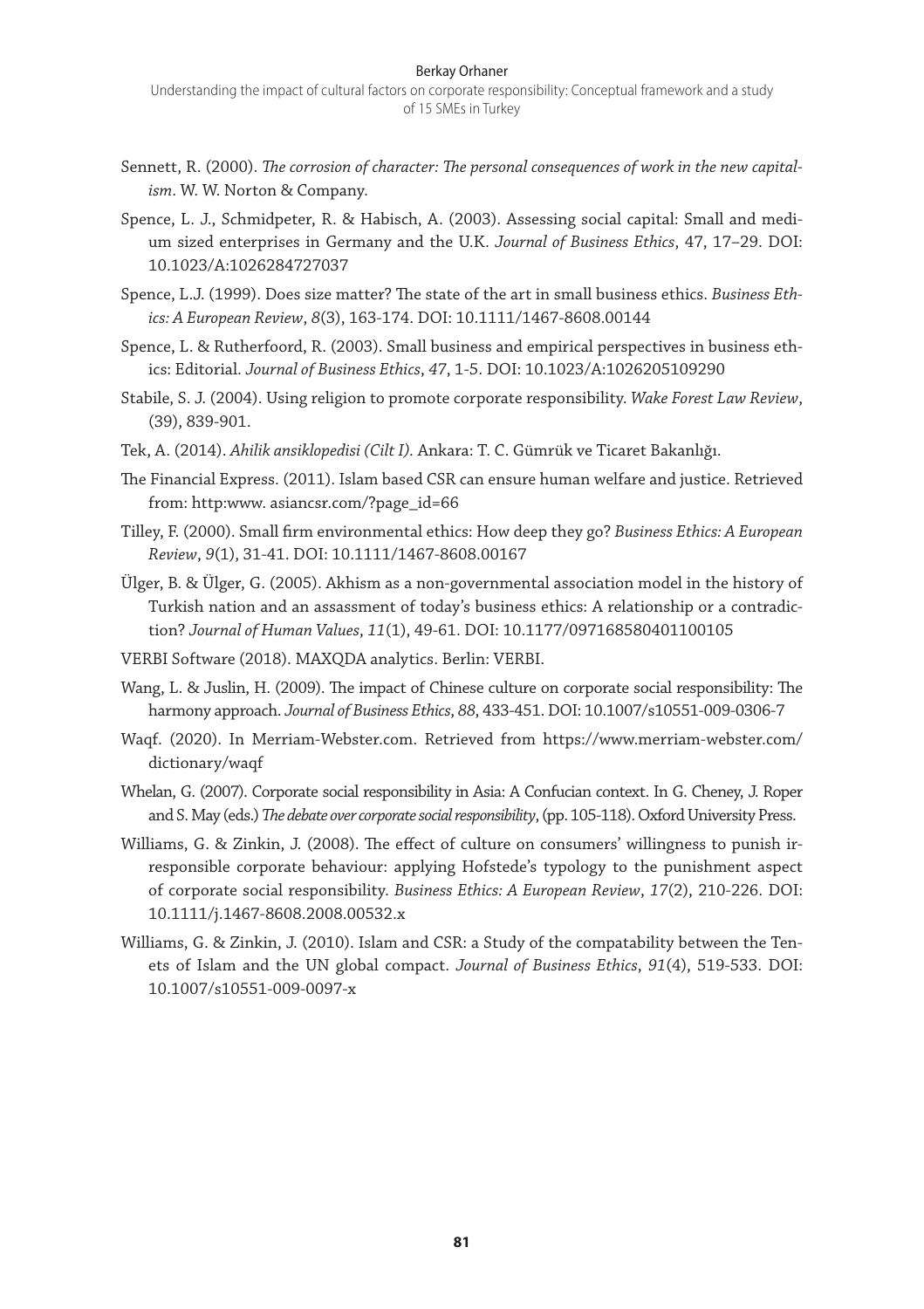| <b>Appendix: Interview Guide</b> |  |
|----------------------------------|--|
|                                  |  |

| <b>Issues</b>                                          | <b>Topics</b>                         | <b>Questions</b>                                                                                                    |  |  |  |  |  |
|--------------------------------------------------------|---------------------------------------|---------------------------------------------------------------------------------------------------------------------|--|--|--|--|--|
|                                                        | Socio-demographic info                | Age, birthplace, occupation, level of education<br>of himself/herself and parents                                   |  |  |  |  |  |
| Information<br>about inter-<br>viewee and<br>workplace | Company info                          | Info about sector, ownership, number of<br>employees, gender and age distribution of<br>employees, customer profile |  |  |  |  |  |
|                                                        | Role of interviewee in<br>the company | How did you start this job? Do you happy<br>about working in this job?                                              |  |  |  |  |  |
|                                                        | Info about corporate<br>identities    | Memberships to associations or business<br>organizations                                                            |  |  |  |  |  |
|                                                        |                                       | Decision making processes (individual or<br>collective)                                                             |  |  |  |  |  |
|                                                        | Questions about power                 | Communication processes between senior<br>managers and employees (written or verbal;<br>frequently or occasionally) |  |  |  |  |  |
|                                                        | distance                              | Procedures of receiving and conveying compla-<br>ints of employees                                                  |  |  |  |  |  |
|                                                        |                                       | How do you think your employees evaluate<br>your management skills?                                                 |  |  |  |  |  |
|                                                        |                                       | Details about recruitment process                                                                                   |  |  |  |  |  |
| Cultural Values                                        | Questions about                       | Details about workforce diversity<br>(Marriage, kinship, fellow townsmen, religious<br>groups)                      |  |  |  |  |  |
|                                                        | individualism                         | Competition among employees<br>(Individual success / group success)                                                 |  |  |  |  |  |
|                                                        |                                       | Work – life balance                                                                                                 |  |  |  |  |  |
|                                                        |                                       | Written rules about business processes                                                                              |  |  |  |  |  |
|                                                        |                                       | Memberships to unions and similar<br>organizations                                                                  |  |  |  |  |  |
|                                                        | Questions about uncer-                | Quality management systems                                                                                          |  |  |  |  |  |
|                                                        | tainty avoidance                      | Written job descriptions, extra duties                                                                              |  |  |  |  |  |
|                                                        |                                       | Approach to innovation                                                                                              |  |  |  |  |  |
|                                                        |                                       | Corporate strategy, short and long term<br>objectives                                                               |  |  |  |  |  |